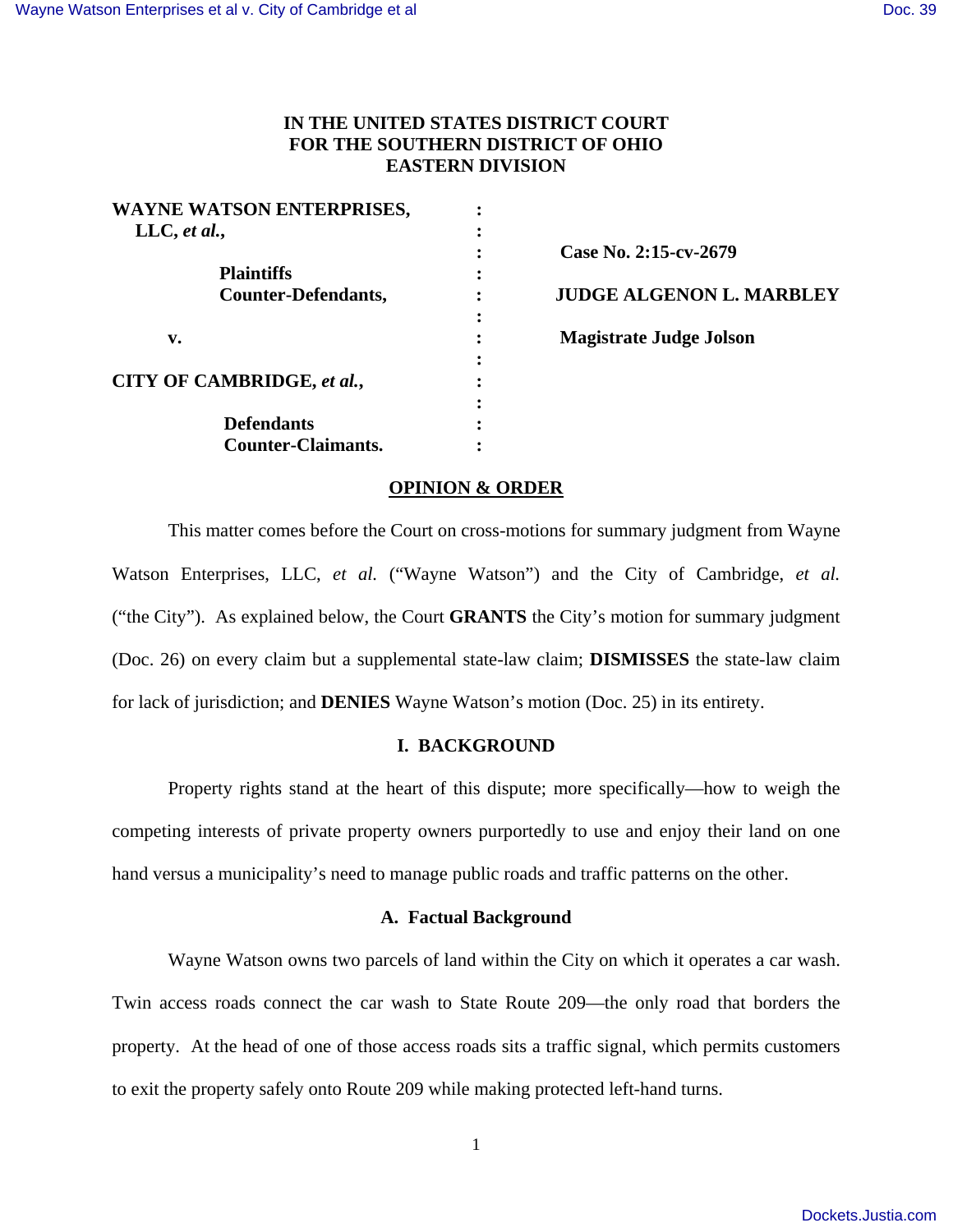Next door sits a Wendy's restaurant, which also connects to Route 209, albeit *without* a turn signal to protect motorists turning left out of the parking lot. A concrete retaining wall and gravel berm separate the Wendy's parking lot from Wayne Watson's car wash.

In the fall of 2014, Wendy's management contacted the City and indicated that they wished to remodel the existing restaurant. In connection with this remodeling, Wendy's management suggested creating a "shared drive" between the restaurant parking lot and the car wash next door; that way, restaurant patrons exiting the parking lot could use the traffic signal from one of the car wash's access roads to Route 209. Drivers would not, then, have to make an unprotected left-hand turn while exiting Wendy's. This proposed drive was to be located entirely within an 82 foot public right-of-way that extends from the centerline of Route 209 outward toward the property lines for the Wendy's and the car wash. The City owns that public right-of-way in fee simple, just as it has since 1966. Wendy's agreed to pay all costs associated with the shared drive, which was to be little more than a twelve-foot long piece of concrete that would connect the two adjacent parking lots.

The City Engineer, Paul Sherry (a named defendant in this case), reviewed Wendy's proposal and agreed that it would be safest for patrons exiting the restaurant to have access to the traffic signal. Accordingly, Mr. Sherry presented the idea to City Council. On October 6, 2014, the City Council's Civil Services Committee met and discussed the proposal. Mr. Sherry disclosed that Wendy's requested "to put in a frontage road, which basically connects the [Wendy's and car wash] parking lots so that [Wendy's traffic] can access the traffic signal." (Am. Compl., Doc. 16, PageID 288). Mr. Sherry also volunteered that he felt the proposed drive would provide "better, safer access." (*Id.*). Mr. Sherry did not, however, request or provide any traffic or safety studies in connection with the proposal.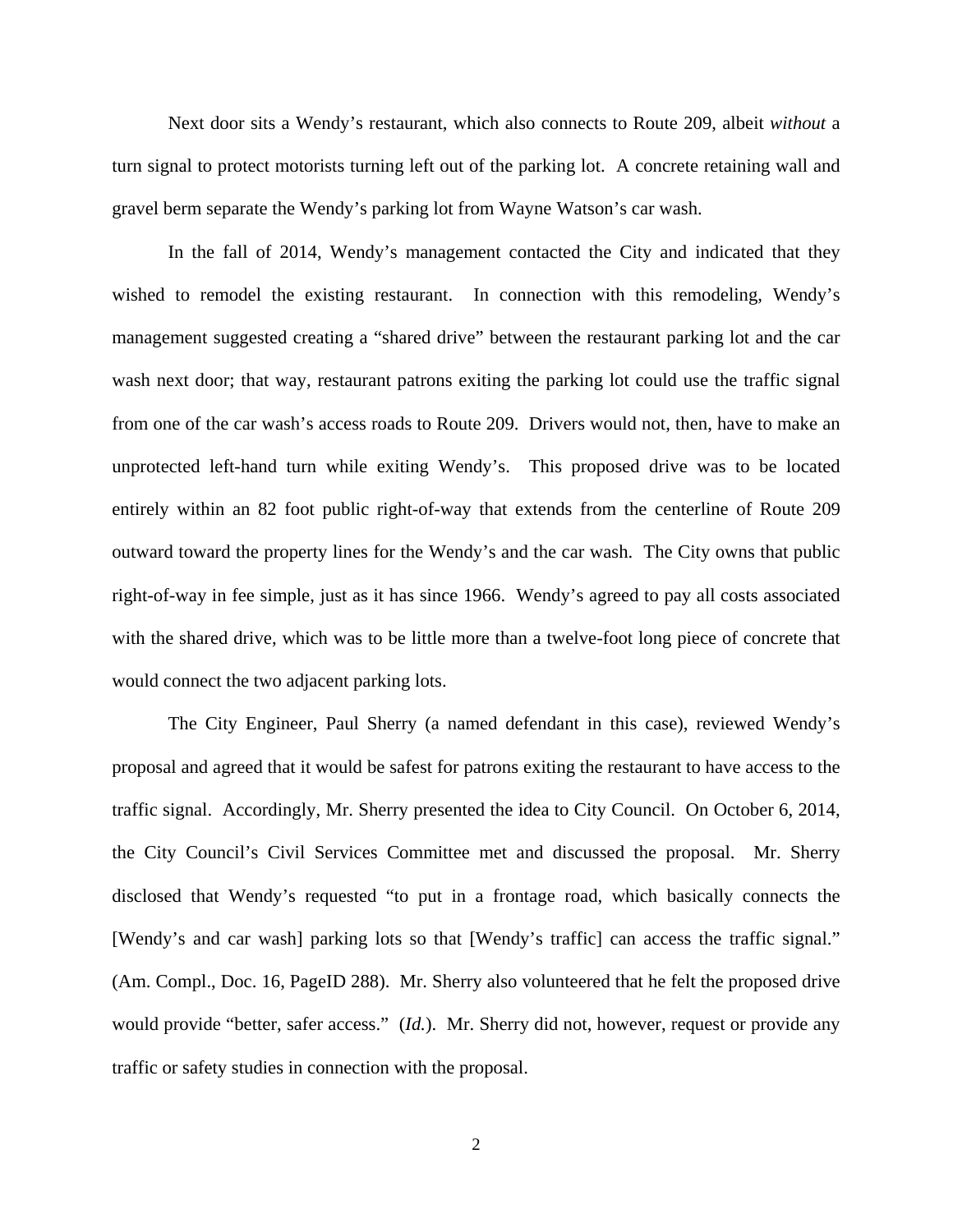There was some discussion at the Civil Services Committee meeting over whether anyone from the City had reached out to Wayne Watson about the proposal. Councilor Bennett asked Mr. Sherry "is there any discussion going on with Wayne Watson?" (*Id.*). The Committee minutes indicate that Mr. Sherry felt "there will be some push back from Mr. Watson" (*id.*), but Mr. Sherry later conceded in this litigation that no one had reached out to Mr. Watson about the proposal just yet. The Civil Services Committee ultimately approved a motion "that an access road be constructed at no cost to the City by private contractor, to be inspected and overseen by the City Engineer['s] Office." (*Id.*).

City Council then met on October 29, 2014, and passed Ordinance No. 50-14, which allowed for a private contractor to construct an "access road" between the Wendy's and the car wash, with construction to be overseen by the City Engineer's Office. (*Id.* at PageID 298). City Council did not provide notice directly to Wayne Watson before its October 29 meeting. Instead, City Council's public agenda, which was distributed to local media outlets, listed an ordinance concerning construction of the proposed access road among twelve other ordinances under consideration that evening. (*Id.* at PageID 290-92).

The City ultimately notified the adjacent property owners, including Wayne Watson, about the proposal by way of a letter from Mr. Sherry dated February 9, 2015. The letter noted that City Council already approved the shared drive and that construction would be completed in conjunction with the Wendy's remodeling. The letter also admitted that the purpose of the drive was to provide a "northbound egress option from [Wendy's] via the signal at Woodlawn Avenue," while southbound (ingress) traffic would still have "the existing access points at each business." (*Id.* at PageID 299). Finally, the letter included a construction plan sheet for the proposed drive, which was prepared by Wendy's contractor.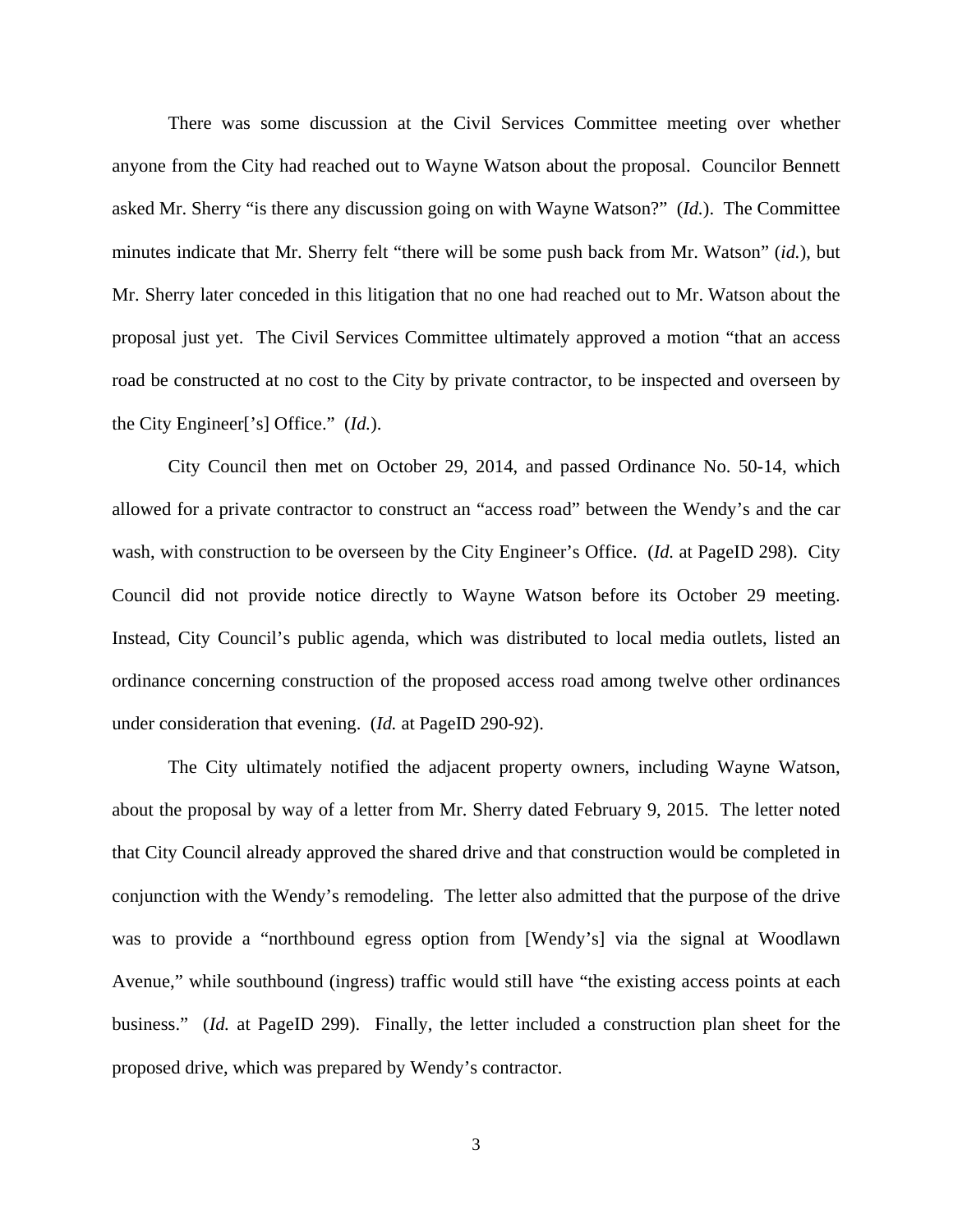On June 8, 2015, City Council met and passed Ordinance No. 38-15, which authorized the City Engineer to set guidelines for the newly approved "access roads." (*Id.* at PageID 310). Wayne Watson (himself) attended the city council meeting and voiced his concerns regarding the shared drive, but to no avail. Mr. Sherry, as City Engineer, subsequently prepared guidelines for potential future access roads. Wendy's, for its part, submitted building permits and applications throughout the spring of 2015 to begin its remodeling.

Wayne Watson, however, remained opposed to construction of the shared drive, citing concerns over a potential increase in traffic that may adversely affect vehicles entering or exiting the car wash. Watson hired crash-reconstruction experts and civil engineers to review the proposal and, after reading their findings, remained convinced that the proposal violated industry standards for road design and would lead to an uncontrolled scrum of traffic near the car wash. Watson seemed chiefly concerned that vehicles exiting the Wendy's parking lot through the new drive would block vehicles being pushed off an automatic conveyor belt at the car wash and that vehicles exiting the self-serve bays of the car wash might not see incoming traffic due to fog and condensation on their windshields.

#### **B. Procedural Background**

 Due to these concerns, Watson filed suit in the Guernsey County Court of Common Pleas before Ordinance No. 38-15 (guidelines for access roads) could take effect. Watson sued the City and Mr. Sherry but did not name the Wendy's or its owner as defendants. Ultimately, Watson obtained both a temporary restraining order and a preliminary injunction in state court that halted implementation of the challenged ordinances and construction of the proposed shared drive. The City timely filed its answer and counterclaim before removing the case to federal court on July 30, 2015.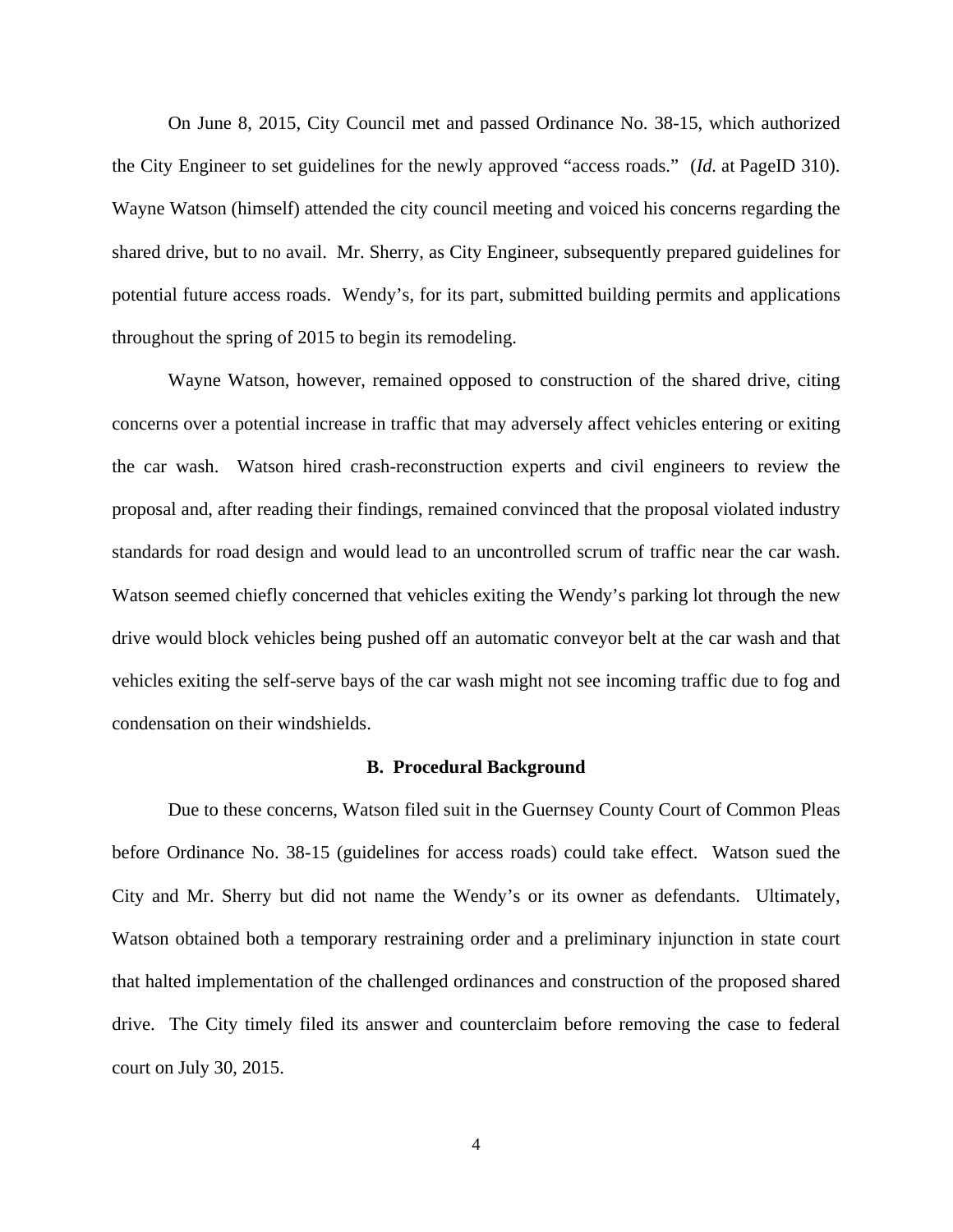In December 2015, Watson filed an amended complaint, which listed claims under 42 U.S.C. § 1983 for alleged procedural due process violations, substantive due process violations, void-for-vagueness infirmities in the challenged ordinances, the unlawful delegation of legislative power over municipal roads to the City Engineer, and alleged violations of state law and the City's municipal code regarding traffic construction. Wayne Watson seeks a permanent injunction: (1) barring the City from enforcing Ordinance Nos. 50-14 and 38-15; and (2) prohibiting construction of the proposed shared drive. Wayne Watson also seeks compensatory damages, punitive damages, and attorneys' fees and costs. The City filed an amended answer and counterclaim, in which the City seeks a declaration that it may move forward with construction of the proposed shared drive. Both parties have moved for summary judgment on all claims. The matter is fully briefed and ripe for review.

### **II. STANDARD OF REVIEW**

Both parties moved for summary judgment under Federal Rule of Civil Procedure 56. Summary judgment is proper when "there is no genuine dispute as to any material fact and the movant is entitled to judgment as a matter of law." Fed. R. Civ. P. 56(a). The moving party bears the burden of proof on both points. *Vaughn v. Lawrenceburg Power Sys.*, 269 F.3d 703, 710 (6th Cir. 2001). In determining whether this standard is met, the Court must "view the evidence in the light most favorable to the non-moving party and draw all reasonable inferences in its favor." *Crouch v. Honeywell Int'l, Inc.*, 720 F.3d 333, 338 (6th Cir. 2013). As always, this inquiry turns on "whether 'the evidence presents a sufficient disagreement to require submission to a jury or whether it is so one-sided that one party must prevail as a matter of law.'" *Patton v. Bearden*, 8 F.3d 343, 346 (6th Cir. 1993) (quoting *Anderson v. Liberty Lobby, Inc.*, 477 U.S. 242, 251–52 (1986)).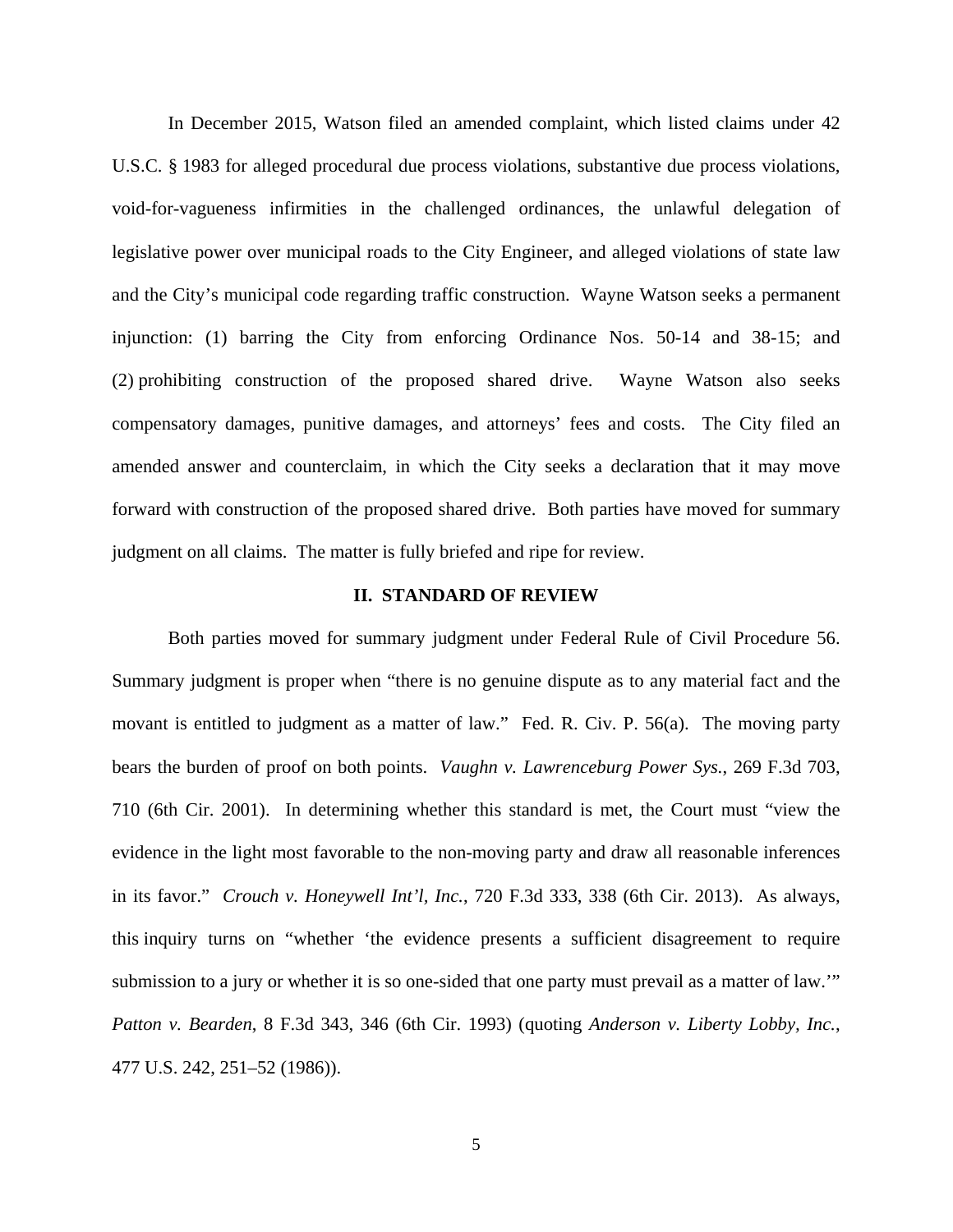When confronted with cross-motions for summary judgment, the Court must review each motion on its own merits and view all facts and inferences in the light most favorable to the non-moving party. *Beck v. City of Cleveland*, 390 F.3d 912, 917 (6th Cir. 2004). The mere filing of cross-motions for summary judgment does not necessarily mean that an award of summary judgment is appropriate. *Id.*

### **III. ANALYSIS**

 Wayne Watson challenges Ordinance Nos. 50-14 and 38-15, as well as the City's plan for a shared drive between the Wendy's and the car wash, on a host of grounds. This Court will address each argument in turn.

#### **A. The Court Has Jurisdiction Over All of Wayne Watson's Due-Process Claims.**

 At the outset, the Court must determine whether it has subject-matter jurisdiction over all of Wayne Watson's due-process claims. The City argues that the Court lacks jurisdiction over any due-process claims because they are merely "disguised" takings claims that first must be adjudicated in state court. As explained below, the City misrepresents Wayne Watson's claims, and this Court retains subject-matter jurisdiction over all the company's due-process claims.

The Sixth Circuit has held that regulatory takings claims are not ripe in federal court until the aggrieved landowner has "first pursue[d] available remedies in state court" to determine both how the property may or may not be used ("the finality requirement") and to determine whether the government has denied just compensation based on that injury ("the remedies requirement"). *Braun v. Ann Arbor Charter Twp.*, 519 F.3d 564, 569 (6th Cir. 2008) (citing *Williamson Cnty. Reg'l Planning Comm'n v. Hamilton Bank of Jefferson City*, 473 U.S. 172, 193, 195 (1985)); *see also Stanislaw v. Thetford Twp.*, 515 F. App'x 501, 505 (6th Cir. 2013) (agreeing that ordinary and regulatory takings claims are not ripe without state-court finality).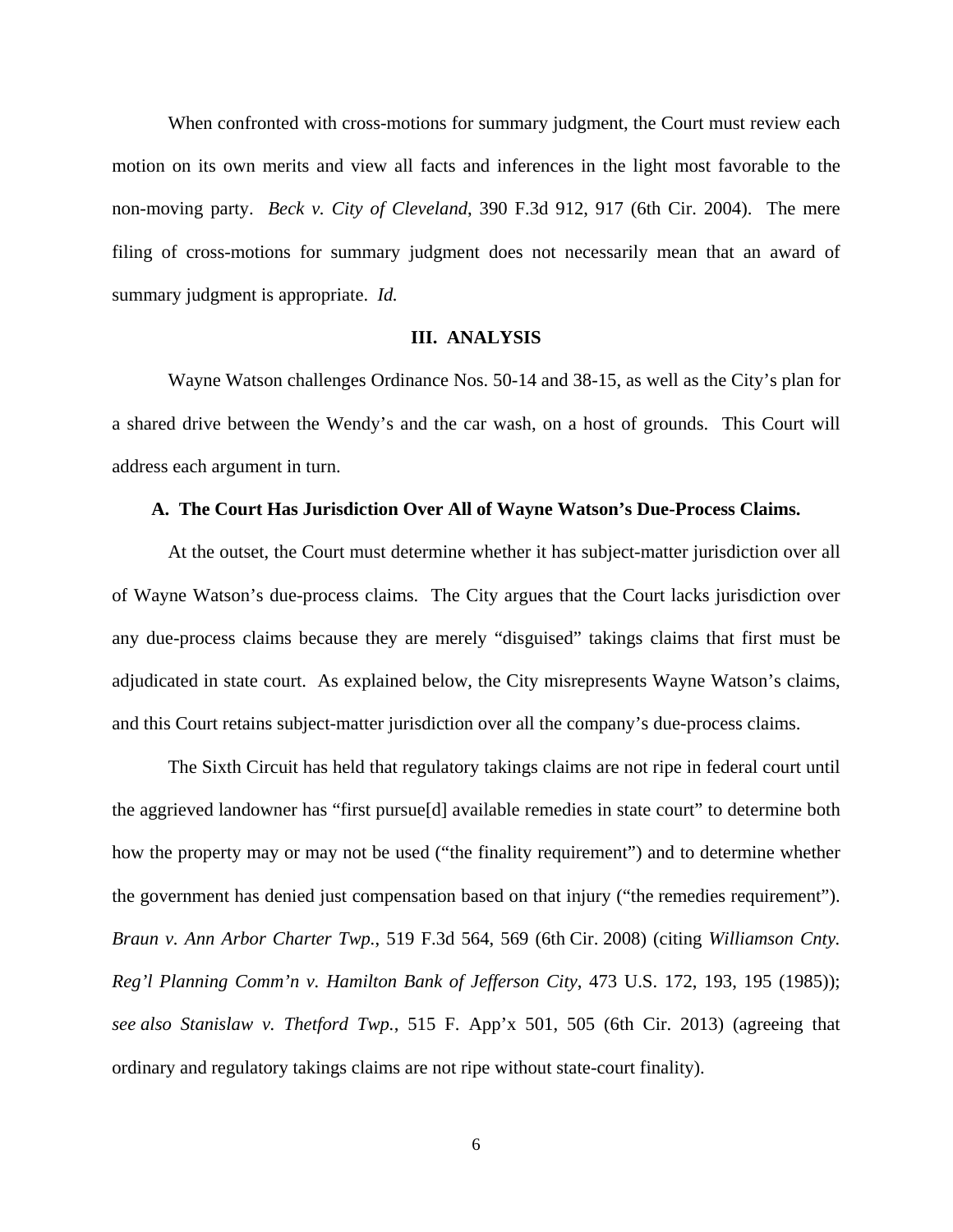But the Sixth Circuit has also held that a "vital distinction" exists "between procedural due process claims and other varieties of constitutional grievances stemming from land use decisions." *Nasierowski Bros. Inv. Co. v. City of Sterling Heights*, 949 F.2d 890, 893-94 (6th Cir. 1991). Under that "bright line" distinction, procedural due-process claims are "instantly cognizable in federal court without requiring a final decision on a proposed development from the responsible [government] agency." *Id.* at 894. As this Court has explained, "[i]f the injury the [plaintiffs] seek to redress is harm to their property amounting to a 'deprivation' in constitutional terms, a final judgment is required, but if the injury is the infirmity of the process, neither a final judgment nor exhaustion is required." *Wedgewood Ltd. P'ship I v. Twp. of Liberty, Ohio*, 456 F. Supp. 2d 904, 920 (S.D. Ohio 2006) (Marbley, J.) (quotation omitted).

Here, Wayne Watson's amended complaint challenges only the infirmity of the process by which the City approved the two ordinances and the proposed drive; the amended complaint does not allege a "taking" of property, regulatory or otherwise. Indeed, the word "taking" does not appear anywhere in the amended complaint. Rather, all of the allegations target the City's decision-making process in one way or another—be it due to the purported lack of notice and an opportunity to be heard, the arbitrary and capriciousness of the City's decision, the vagueness of the challenged ordinances, or City Council's decision to delegate much of the planning and supervision of public roads to the City Engineer. As in *Nasierowski Brothers*, "the allegedly infirm process is an injury in itself," and thus, the Court may immediately assert its jurisdiction. 949 F.2d at 894 (quotation omitted). Unlike in *Stanislaw*, where the plaintiffs' complaint was "quite nebulous as to what they really challenged," 515 F. App'x at 505, Wayne Watson's amended complaint invokes "pure due process claims," and thus, those claims are ripe for this Court's review, *see Wedgewood*, 456 F. Supp. 2d at 921-22.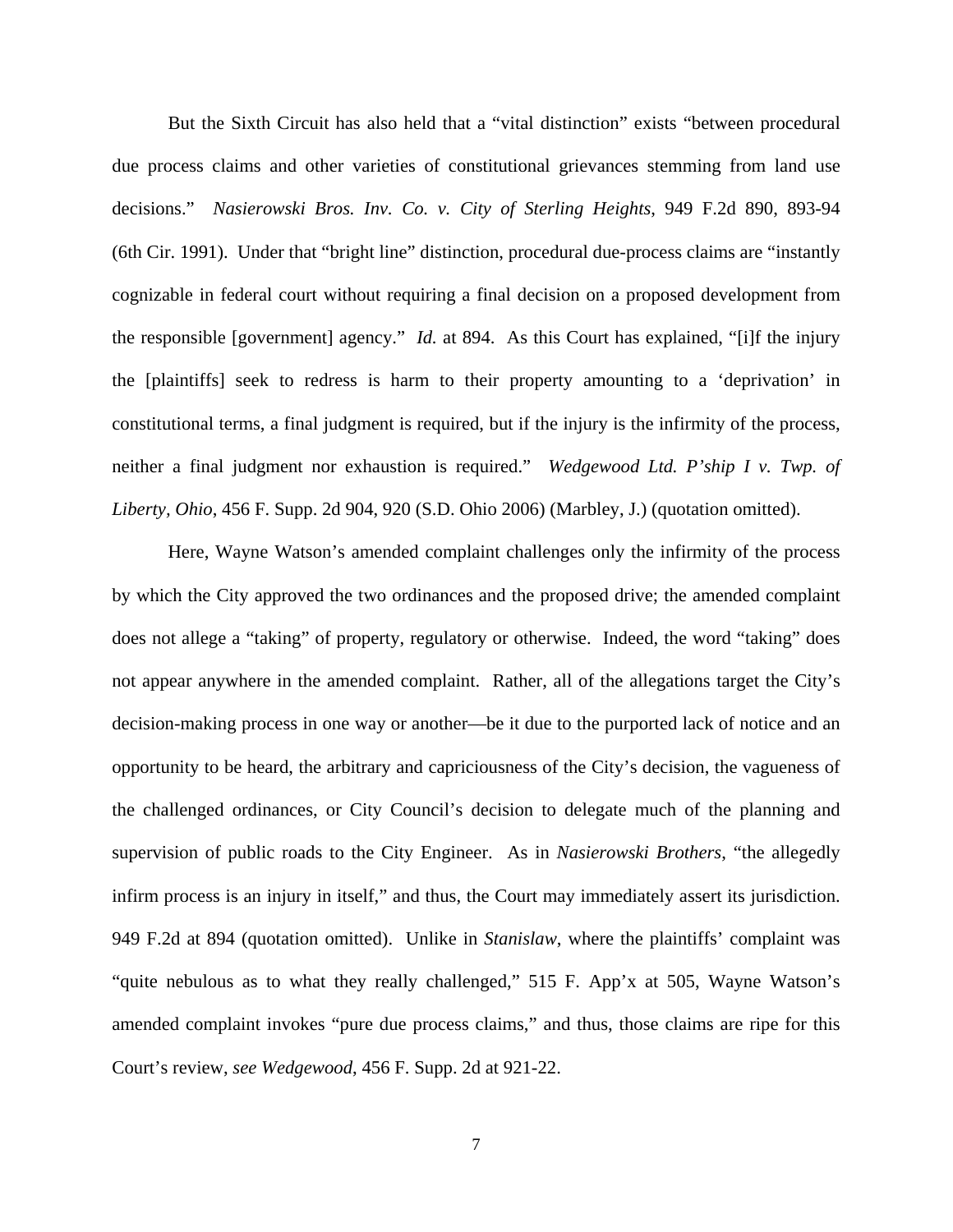# **B. The City Is Entitled to Summary Judgment on Wayne Watson's Procedural Due-Process Claims.**

 The City is entitled to summary judgment on Wayne Watson's procedural due-process claims for two reasons: (1) Wayne Watson lacks a protected property interest in the public right-of-way in which the City seeks to place the shared drive or the flow of nearby traffic; and (2) the "random and unauthorized act" doctrine does not apply on these facts.

## 1. Wayne Watson Lacks a Protected Property Interest Sufficient to Trigger Due Process.

 Counts One and Three of the amended complaint allege a violation of Wayne Watson's procedural due-process rights. (Doc. 16, ¶ 70(c) ("The City of Cambridge approved a measure that specifically impacts Plaintiffs' Property through a measure that was not a law of general application without providing Plaintiff[s] with any notice or an opportunity to be heard[.]"); *id.* at  $\P$  76(e) ("[A]pproval of the Access Road . . . was a random and unauthorized act[.]")).

In resolving a procedural due-process claim, "the first issue" the Court must confront "is whether the [plaintiffs] were deprived of a [protected] property interest." *Warren v. City of Athens*, 411 F.3d 697, 708 (6th Cir. 2005). Only after a plaintiff has demonstrated that he possessed a protected property interest will a court consider whether he was deprived of that interest and, if so, whether the government provided appropriate process before (or after) such deprivation occurred. *Id.* In other words, "a plaintiff must first show a protected property interest, and only after satisfying this first requirement can a plaintiff prevail by showing that 'such interest was abridged without appropriate process.'" *Hamilton v. Myers*, 281 F.3d 520, 529 (6th Cir. 2002) (quoting *Bd. of Regents v. Roth*, 408 U.S. 564, 570-71 (1972)). The United States Constitution does not create property rights; instead, those rights are created and defined by independent sources such as state law. *Id.* State court decisions provide "controlling authority for such determinations." *Id.*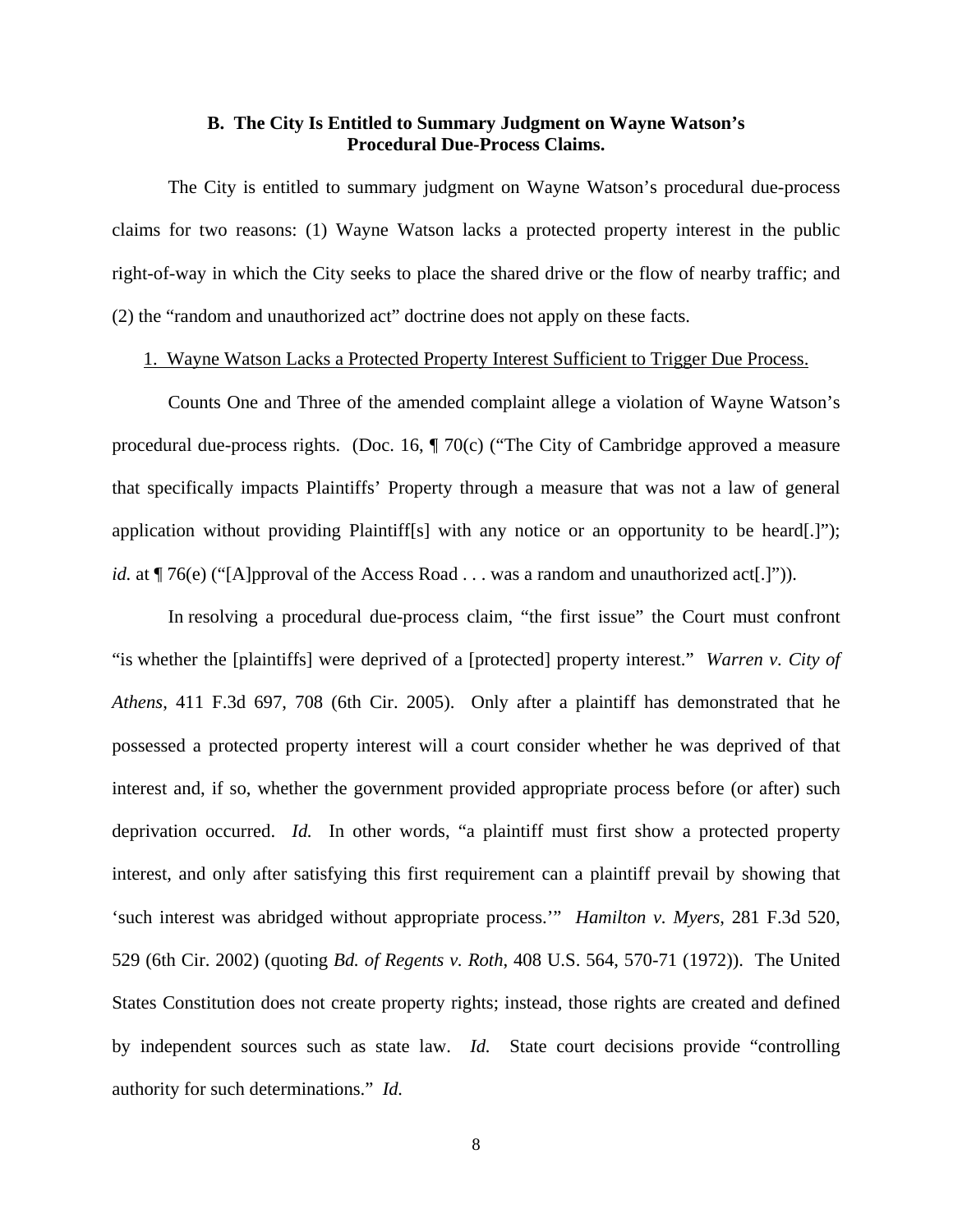Here, the parties dispute whether Wayne Watson has a "protected property interest" under Ohio law and, thus, whether the City owed the company *any* procedural due process when enacting the challenged ordinances or approving the shared access drive.

## *a. Wayne Watson's Argument*

Wayne Watson argues that the right to "acquire, use, enjoy, and dispose of property" is "an *original* and *fundamental* right, existing anterior to the formation of the government itself." *See City of Norwood v. Horney*, 110 Ohio St. 3d 353, 361-62 (Ohio 2006) (quotation omitted) (eminent domain case). At a high level of generality, the Supreme Court of Ohio shares this view and recognizes that "to be protected and secure in the possession of [one's] property is a right inalienable . . . which a written constitution may recognize or declare, but which existed independently of and before such recognition, and which no government can destroy." *Id.* at 362 (quotation and ellipses omitted). Thus, "Ohio has always considered the right of property to be a fundamental right" and has recognized that the bundle of sticks associated with property "is strongly protected in the Ohio Constitution." *Id.* at 363.

Wayne Watson also argues that "the right to do business" is a right "equally sacred" to "free speech." *See Eastwood Mall, Inc. v. Slanco*, 68 Ohio St. 3d 221, 223 (Ohio 1994) (free speech case involving a prohibition on picketing on private property). Along those lines, Wayne Watson argues that a pair of pre-New Deal cases show that Ohio recognizes "[t]he right to carry on [a lawful] business is a property right constitutionally protected against unwarranted and arbitrary interference by legislative bodies." *See, e.g.*, *City of Cincinnati v. Correll*, 141 Ohio St. 535, 540 (Ohio 1943) (invalidating a municipal ordinance that restricted the hours of operation of barber shops); *Olds v. Klotz*, 131 Ohio St. 447, 451 (Ohio 1936) (invalidating a municipal ordinance regulating grocers' hours).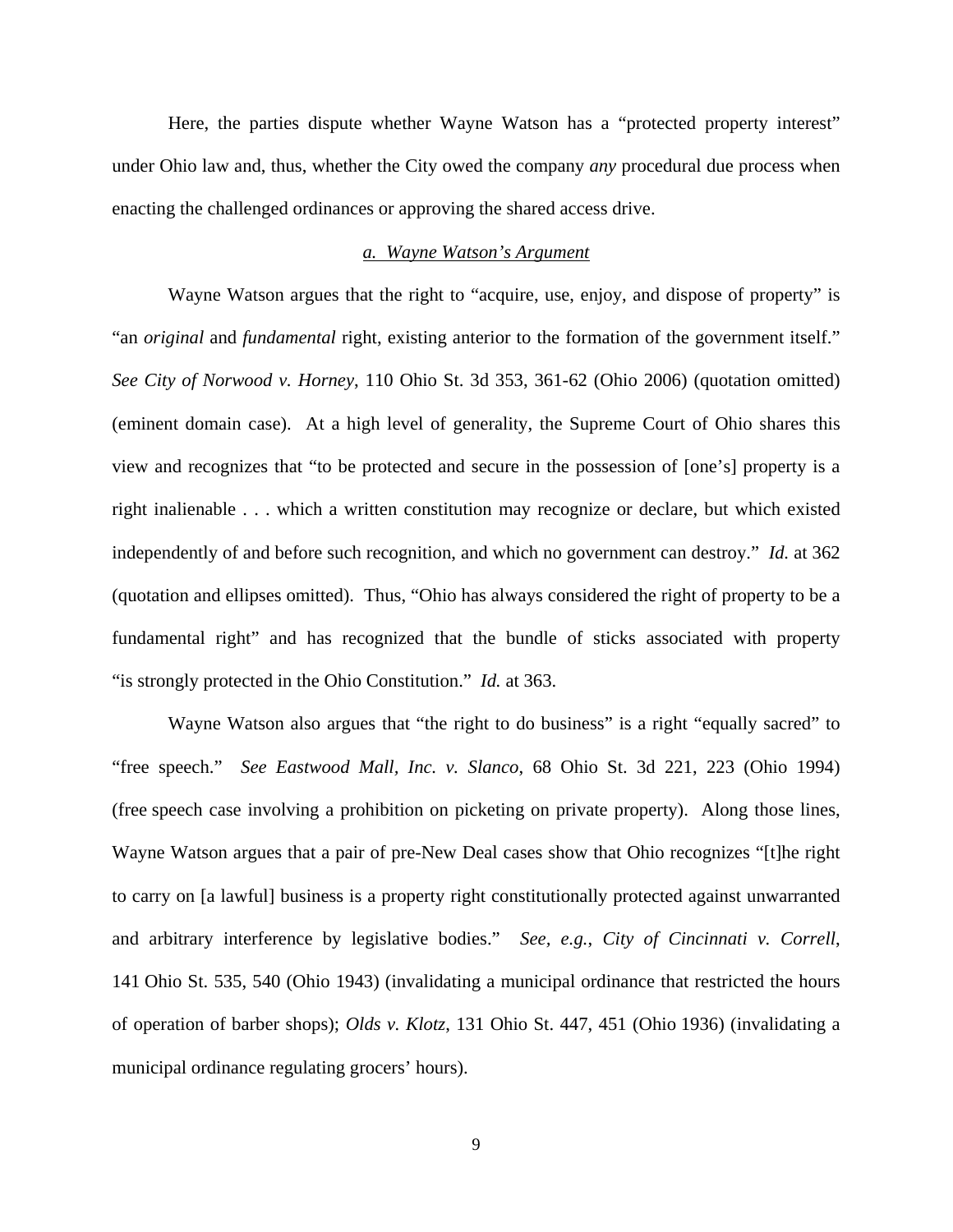### *b. The City's Argument*

The City counters that Wayne Watson lacks a protected property interest because, unlike the cases discussed above, the City is not trying to seize any property by eminent domain or regulate how Wayne Watson may use its own property. Instead, the City simply wants to allow construction on property the City itself owns in fee simple. The City argues that because the construction will not impact ingress or egress from Route 209 to the car wash, Wayne Watson lacks a protected property interest in the public right-of-way or the City's use of it.

 The City cites a host of Ohio highway- and street-construction-cases in support. Most of those decisions stem from the landmark case *State ex rel. Merritt v. Linzell*, 163 Ohio St. 97 (Ohio 1955). In *Merritt*, the Supreme Court of Ohio addressed a business owner's property rights in connection with new road construction or repair and held as follows:

An owner of property abutting on a public highway possesses, as a matter of law, not only the right to the use of the highway in common with other members of the public, but also a private right or easement for the purposes of ingress and egress to and from his property . . . .

*Id.* at 97, paragraph one of syllabus. In other words, "a property owner whose property abuts a street or highway has a right of ingress or egress, which cannot be taken away without compensation." *Salvation Army v. Ohio Dep't of Transp.*, No. 04AP-1162, 2005-Ohio-2640, at ¶ 16 (10th Dist. Ct. App). Nevertheless, "an abutting property owner's right of access is generally subordinate to the public's right to use or improve a public street." *Id.* The government, therefore, may regulate the flow of traffic on public roads even when the regulation affects a property owner's right of access, so long as there is no *denial* of ingress or egress. *See Merritt*, 163 Ohio St. at 102-04; *see also Warren*, 411 F.3d at 709 ("Under Ohio law, the state may regulate a property owner's easement of access [to a public road] without compensation as long as there is no denial of ingress or egress.").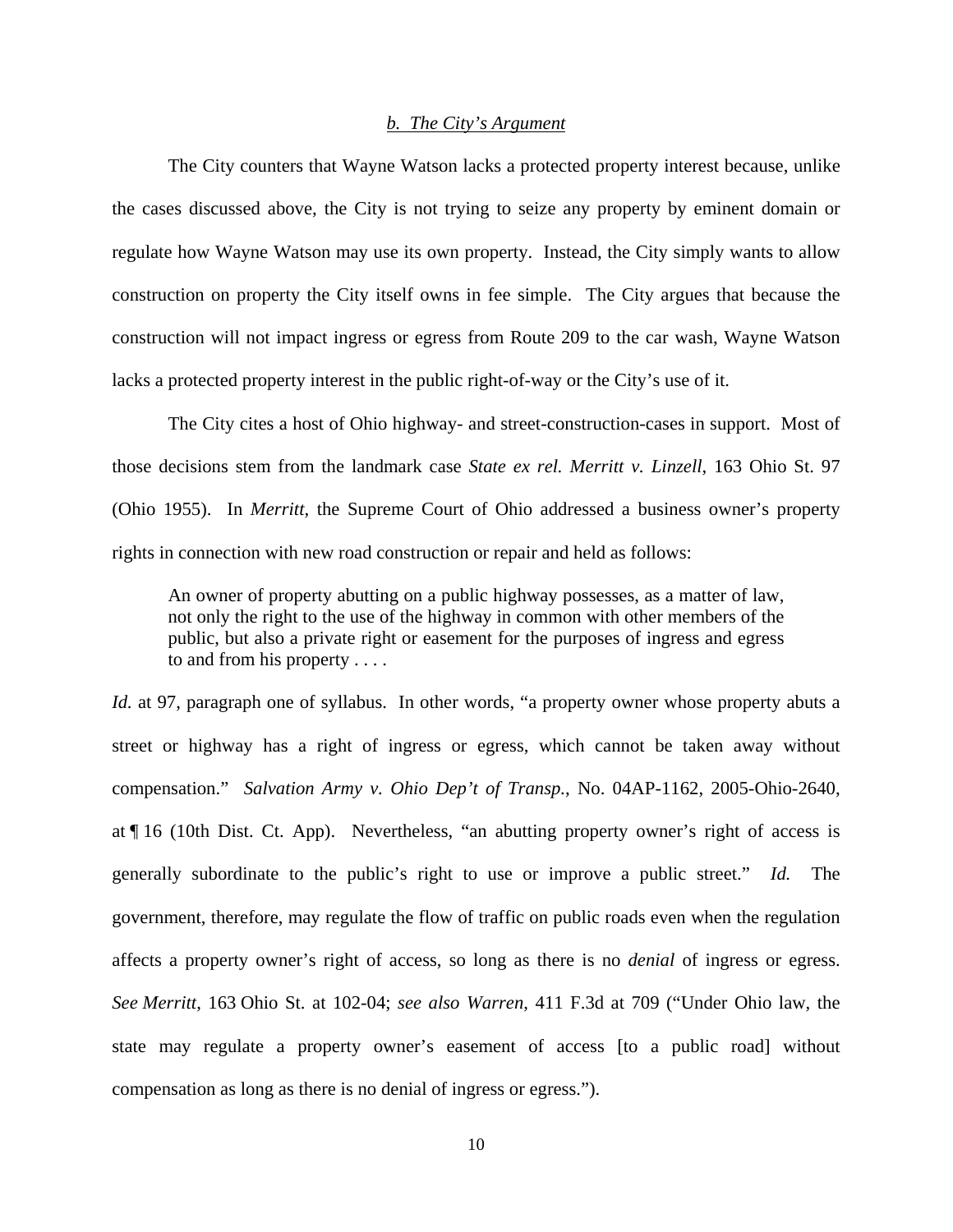In discussing the specific contours of the right to ingress and egress from one's property, the Supreme Court of Ohio further determined:

Mere circuity of travel, necessarily and newly created, to and from real property does not of itself result in legal impairment of the right of ingress and egress to and from such property, and, where a portion of a highway is relocated and property abutting the old highway does not abut on the relocated portion and the owner has the same means of ingress and egress to and from such property, there is no legal impairment of such right.

*Merritt*, 163 Ohio St. at 97, paragraph two of syllabus. As such, it is "well-established that merely rendering access less convenient or more circuitous does not by itself constitute a 'substantial interference'" with ingress and egress triggering a property right. *See Salvation Army*, 2005-Ohio-2640, at ¶ 17. Indeed, Ohio courts have long held that "[a] claimant for damages in the alteration of a road is not entitled to recover where such alteration merely renders the road less convenient for travel, without directly impairing his access to the road from the improvements on his land." *State ex rel. BDFM Co. v. Ohio Dep't of Transp.*, No. 11AP-1094, 2013-Ohio-107, at ¶ 21 (10th Dist. Ct. App.) (quotation omitted).

 Finally, and with respect to disruptions in the flow of traffic accompanying road construction or repair, the Supreme Court of Ohio held as follows:

The owner of land abutting on a highway has no property right in the continuation or maintenance of the flow of traffic past his property, and the diversion of traffic as the result of an improvement in the highway or the construction of an alternate highway is not an impairment of a property right of such owner for which damages may be awarded.

*Merritt*, 163 Ohio St. at 97, paragraph three of syllabus. Following *Merritt*, Ohio courts have consistently held that road development or repair, conducted within a public right-of-way, and which alters the flow of traffic, does not trigger a property right. *See, e.g.*, *Richley v. Jones*, 38 Ohio St. 2d 64, paragraphs one and two of syllabus (Ohio 1974); *New Way Family Laundry, Inc. v. City of Toledo*, 171 Ohio St. 242, paragraph three of syllabus (Ohio 1960).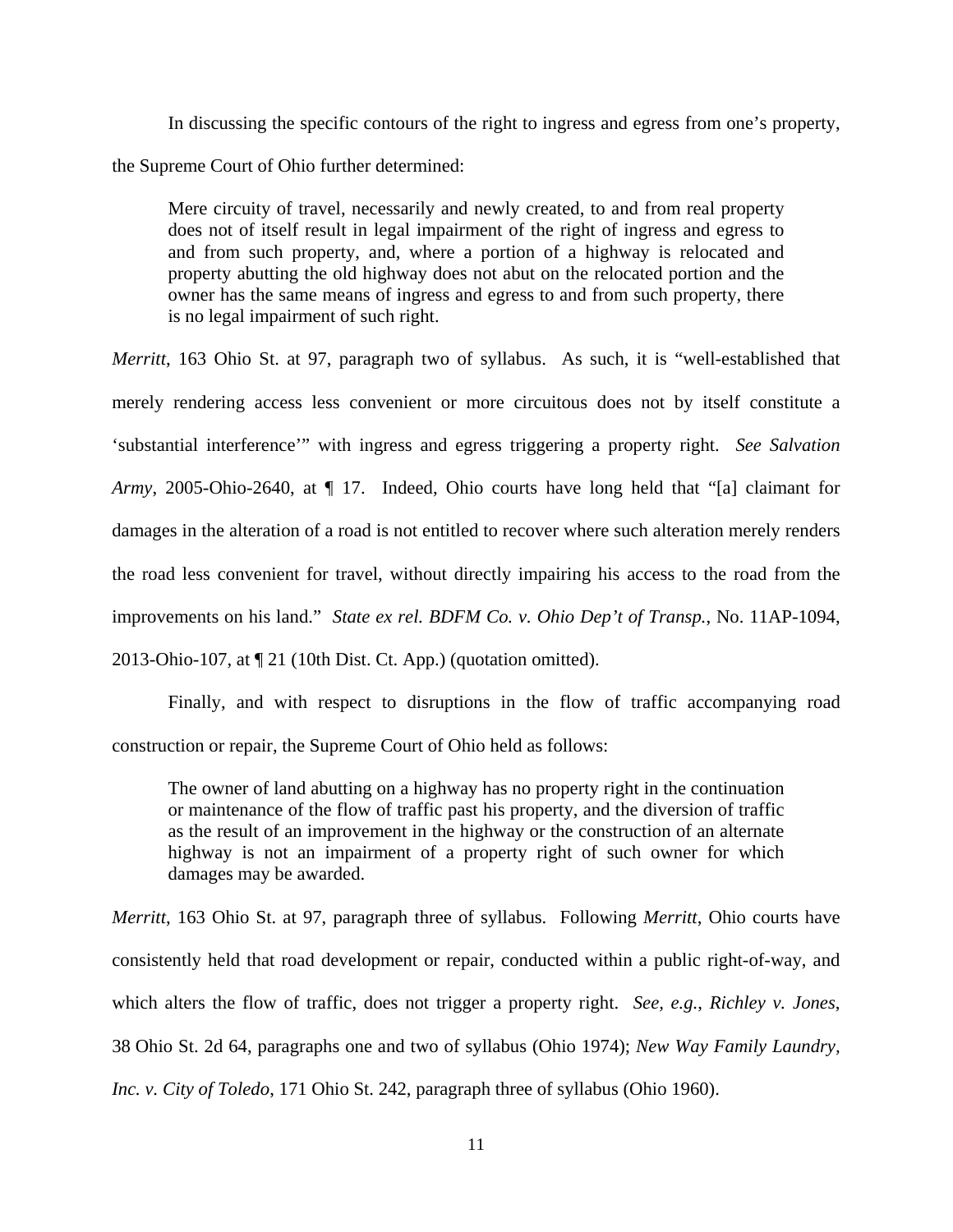For example, Ohio's high court has held that construction of a divider strip in the middle of a highway that results in the elimination of left-hand turns to and from the abutting property "does not constitute an actionable interference with the abutting property owner's right of ingress or egress," even if the construction burdens the property owner by requiring "circuity of travel." *New Way Family Laundry*, 172 Ohio St. at 242, paragraph three of syllabus. Later, the Supreme Court of Ohio doubled down on this approach and held that a median strip constructed on land appropriated for highway purposes was not a compensable loss of property because it merely "cause[d] inconvenience, but not loss of access" to the land. *Richley*, 38 Ohio St. 2d at 64, paragraph three of syllabus. And an Ohio appellate court recently held that construction of a highway overpass that diverted traffic, resulting in "the loss of business," did not trigger an actionable property right because the business owner "ha[d] the same right of access to and from" the highway as before, "albeit from a less convenient route." *Smith v. Dep't of Transp.*, No. 15AP-521, 2015-Ohio-5240, at ¶¶ 12-14 (10th Dist. Ct. App. 2015). The Tenth District Court of Appeals explained its holding as follows:

 Applying the rule of law in *Merritt* to the facts alleged in appellant's complaint leads us to the conclusion that the loss of business experienced . . . due to the diversion of traffic . . . onto the newly established State Route 101 overpass is not a compensable injury under Ohio law. *Appellant does not have a right to the continuation or maintenance of the flow of traffic past [his business].* 

*Id.* at  $\P$  14 (emphasis added).

#### *c. Wayne Watson Lacks a Protected Property Interest*

 As this discussion of the parties' leading cases and arguments demonstrates, the City is correct: Wayne Watson lacks a protected property interest under Ohio law, and, therefore, its procedural due-process claims fail at the first step of the analysis. *See Warren*, 411 F.3d at 708 (requiring a protected property interest to raise a procedural due-process claim).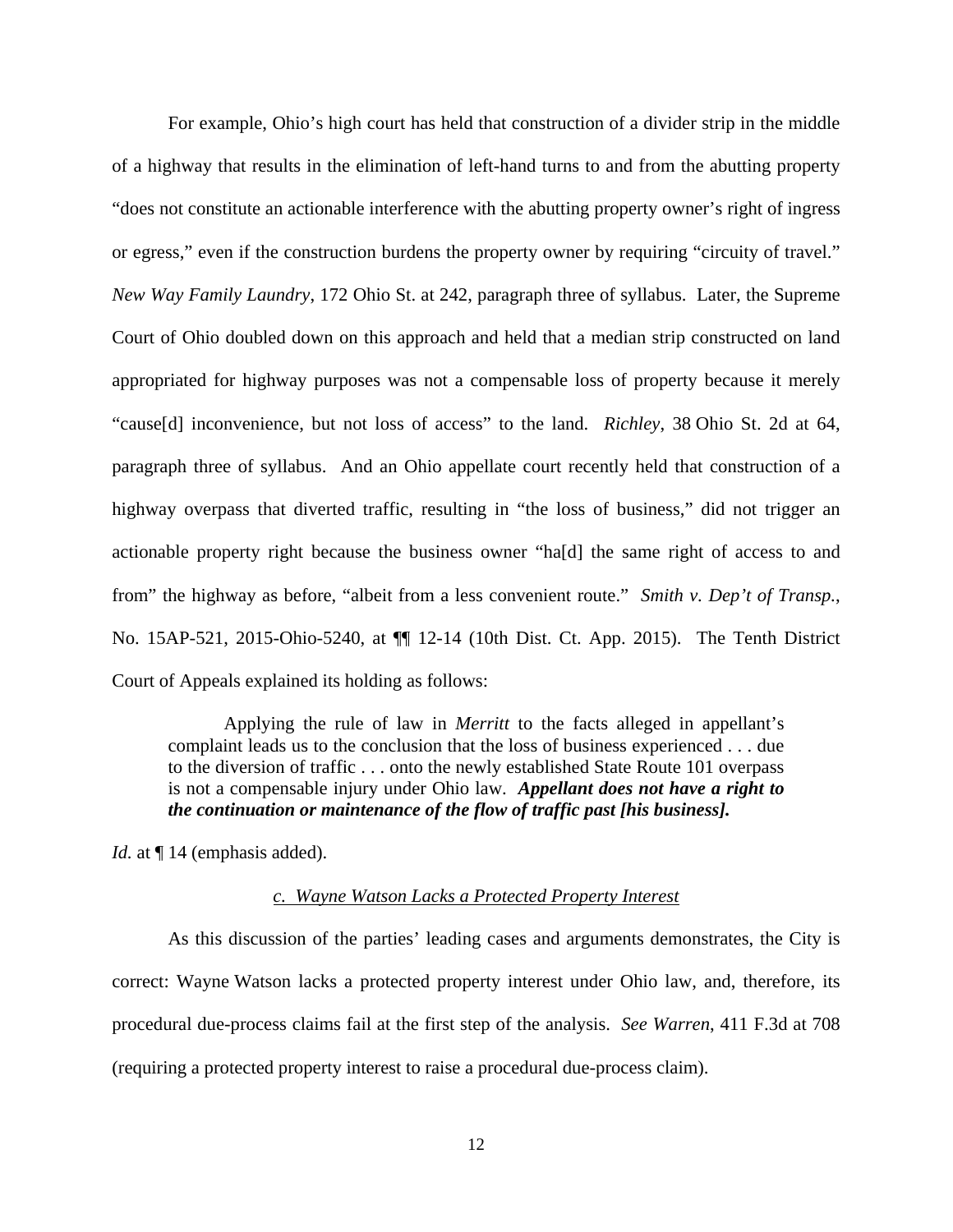Wayne Watson correctly argues that, at a high level of generality, Ohio recognizes the right to use and enjoy one's property as "an original and fundamental right." *City of Norwood*, 110 Ohio St. 3d at 361-62. But *Norwood* was a strict takings case assessing Ohio's power of eminent domain. That case said nothing about the particular "stick" in the bundle of rights at issue here—namely, a private property owner's rights (if any) regarding a *publicly owned*  right-of-way. Put simply, the City is not depriving Wayne Watson of its ability "to acquire, use, enjoy, [or] dispose of [its] property" through the use of eminent domain. *Id.* at 361. As such, *Norwood* does not control and, in fact, provides very little guidance.

 Likewise, Wayne Watson correctly argues that, at a high level of generality, the operation of a business "is a property right," *Truax v. Corrigan*, 257 U.S. 312, 327 (1921), and "the right to do business" is "equally sacred" to "free speech," *Eastwood Mall*, 68 Ohio St. 3d at 223. Accordingly, the United States Supreme Court has held that state laws which provide a broad ban on injunctions in employer-employee disputes violate the Equal Protection Clause where they serve to cloak disgruntled employees in criminal immunity to the detriment of the business. *Truax*, 257 U.S. at 327-28 (holding that employer was entitled to injunction against unruly mob of picketing employees). And the Supreme Court of Ohio has held that because the right to operate a business includes "[t]he power to exclude," courts may issue injunctions prohibiting "picketing" and similar acts "on the property of a privately owned shopping center" without violating the right to free speech. *Eastwood Mall*, 68 Ohio St. 3d at 224 (quotation omitted). But this line of cases, which measures a business owner's right to conduct his affairs and exclude others from his property vis-à-vis the public's right to free speech and assembly, also says nothing about the precise right at issue in *this* case—i.e., whether Wayne Watson has any protected property interest in the development of the City's right-of-way.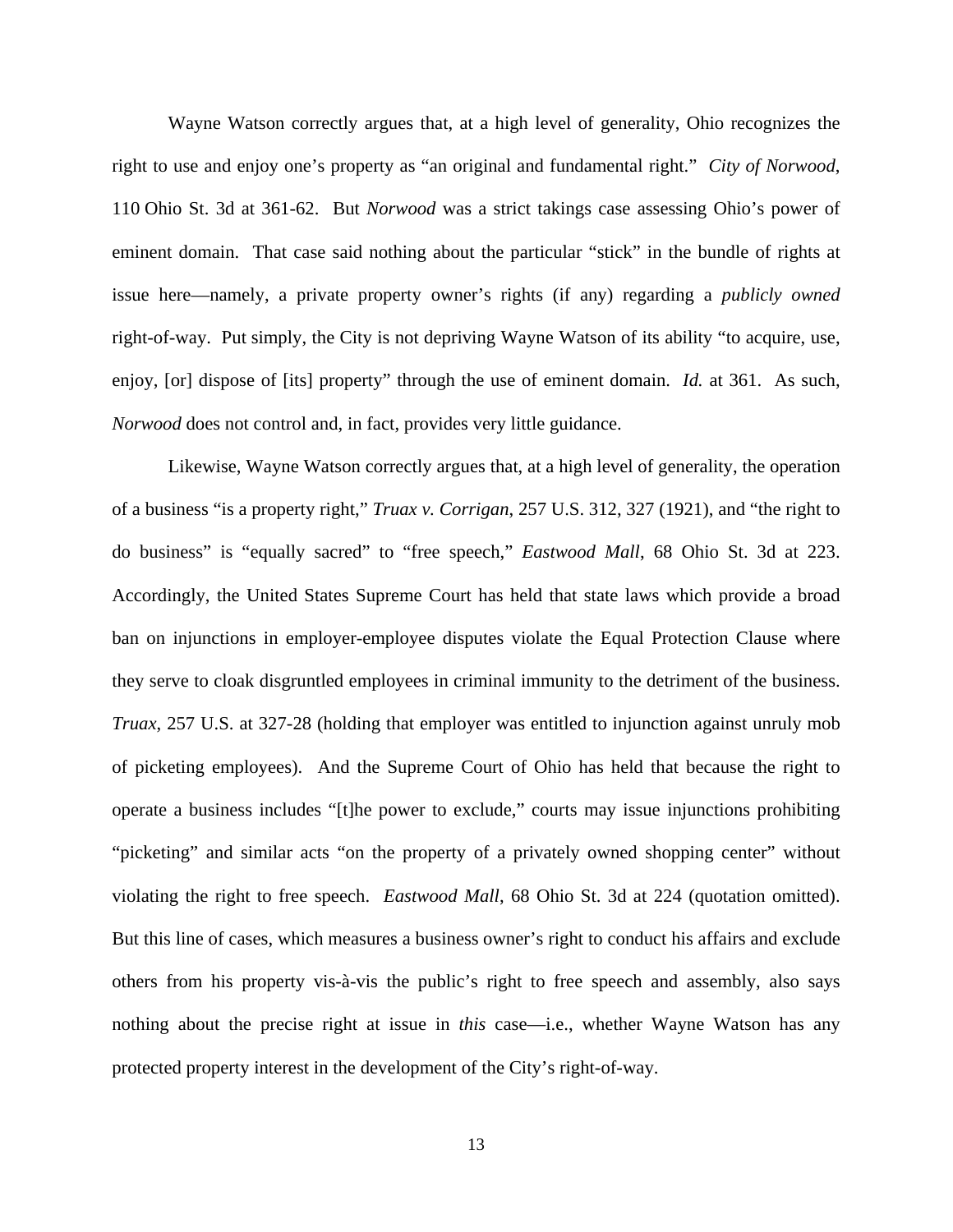Finally, Wayne Watson correctly argues that, at a high level of generality, "[t]he right to carry on [a] business is a property right constitutionally protected against unwarranted and arbitrary interference by legislative bodies." *Correll*, 141 Ohio St. at 540; *see also Olds*, 131 Ohio St. at 451. But here again, the cases cited are inapposite. Determining whether the State of Ohio may, under its police powers, control the hours that local businesses operate simply does not answer the unrelated question of whether private property owners have protected property interests in a public right-of-way. Here, the City has not directed Wayne Watson when to open or close the car wash for the day. Rather, the City simply wants to develop land that *it*  owns in fee simple and which happens to abut Wayne Watson's business.

 Instead, as the City argues, *Merritt* and its progeny provide the appropriate lens in which to view this dispute because it centers on a business owner who, in truth, claims a protected property right in the flow of traffic on public roads surrounding his property. Although this is not an eminent domain case like *Merritt* and subsequent decisions discussed above, the Sixth Circuit still looks to that line of cases when resolving procedural due-process claims involving roadwork that impacts the ongoing concern of a business. *See Warren*, 411 F.3d at 700, 708-09 (citing *Merritt* and follow-on cases in resolving procedural due-process claim of small business owner alleging protected property interest in the flow of traffic near his ice cream store); *Gibson & Perin Co. v. City of Cincinnati*, 480 F.2d 936, 939, 945 (6th Cir. 1973) (citing *Merritt* and holding that adjacent land owners "have no property right in the continuation or maintenance in the flow of traffic past their property" in due-process challenge). Looking to the most specific line of state-court decisions makes sense given that state law not only "create[s]" property interests, but also "define[s]" their "dimensions." *See Potts v. Gobles Pub. Sch. Dist.*, No. 16-1896, 2017 WL 318685, at \*2 (6th Cir. Jan. 23, 2016) (quotation omitted).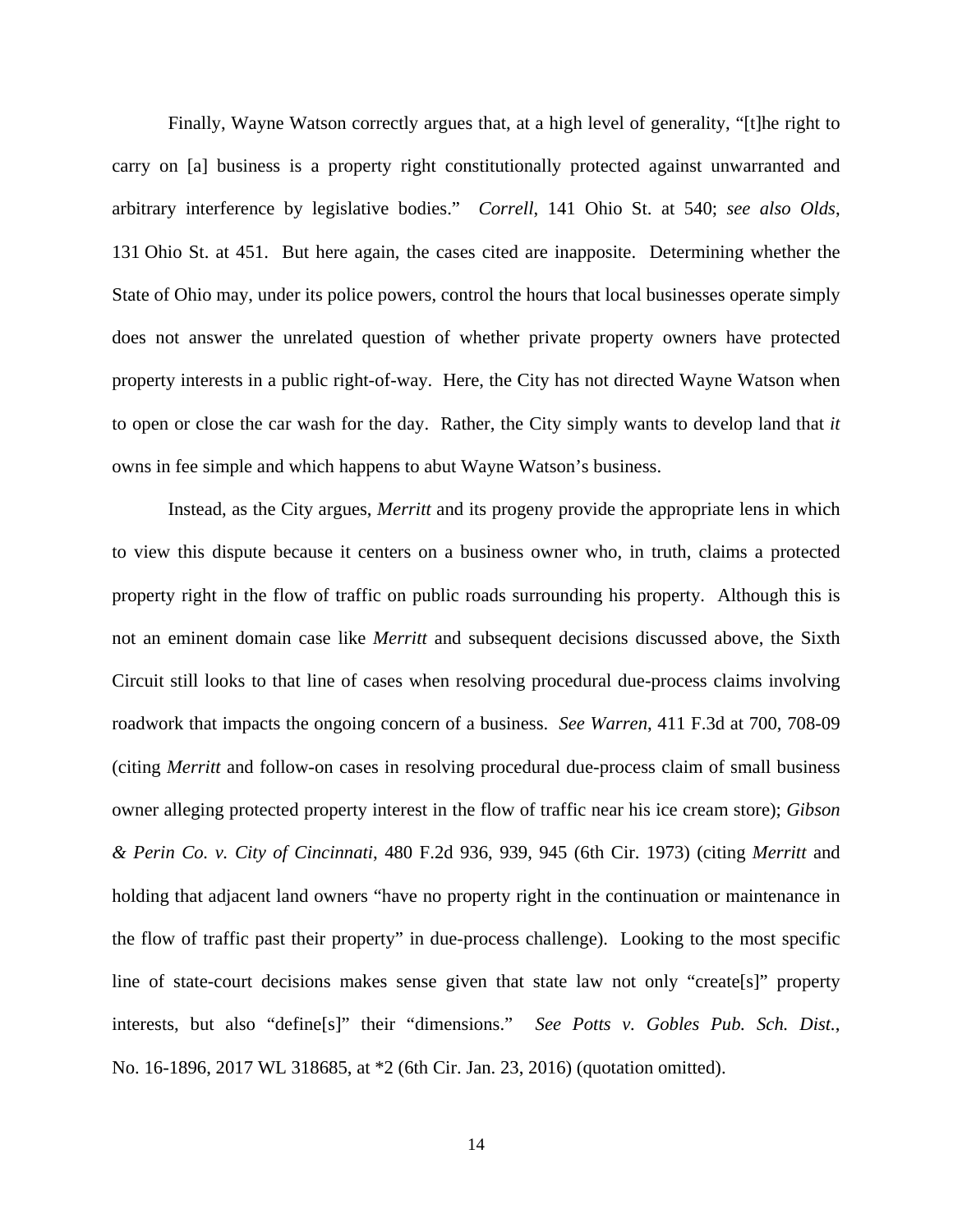Under *Merritt* and its progeny, Wayne Watson lacks a protected property interest in the City's use of the public right-of-way in front of the car wash. Here, Wayne Watson's only protected property interest lies in the unfettered right of ingress and egress from Route 209. *See Warren*, 411 F.3d at 708-09 (citing *Merritt* and *Castrataro v. City of Lyndhurst*, No. 60901, 1992 WL 209578, at \*2 (Ohio Ct. App. Aug. 27, 1992)). Wayne Watson, however, has no protected property interest in the flow of traffic near the car wash on Route 209 or in the public right-of-way. *See Gibson & Perin Co.*, 480 F.2d at 945 ("Under Ohio law plaintiffs, as owners or lessees of land abutting on the south side of Fourth Street, have no property right in the continuation or maintenance of the flow of traffic past their property . . . ." (citing *Merritt*)); *Smith*, 2015-Ohio-5240, at  $\P$  14 ("Applying the rule of law in *Merritt* to the facts alleged in appellant's complaint leads us to the conclusion . . . . [that] Appellant does not have a right to the continuation or maintenance of the flow of traffic past [his business].").

 The record makes clear that the City has no intention of blocking Wayne Watson's right of ingress and egress from Route 209. Indeed, under the City's proposal, Wayne Watsons's two access roads from Route 209 to the car wash will remain untouched. The proposed drive will merely connect one of those access roads to the Wendy's parking lot through a twelve-foot strip of concrete located entirely within the public right-of-way. Thus, this is not a case like *Warren*  (or *Castrataro v. City of Lyndhurst*), where a protected property right attached due to the government "block[ing] off . . . part of the property's access to public roads." 411 F.3d at 709. Here, in contrast, the City is not proposing to block off *any* of Wayne Watson's access to Route 209. Accordingly, the City is not, as Wayne Watson suggests, "molest [ing] a property enjoyment of the owner." *See id.* (quotation omitted). Under Ohio law, Wayne Watson simply cannot demonstrate a property interest sufficient to trigger procedural due process.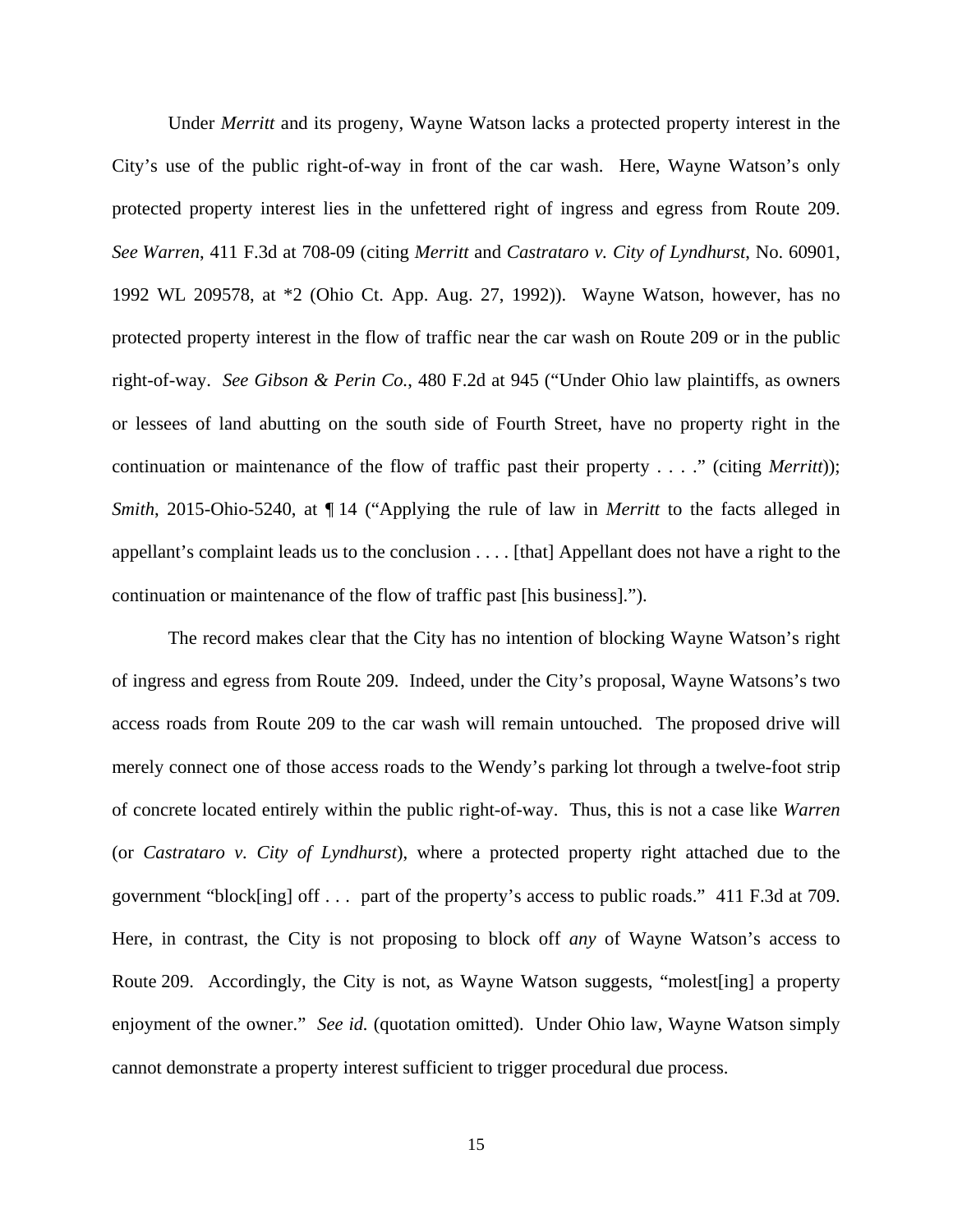Similarly, while the record evidence suggests mixed results as to the flow of traffic *near* Wayne Watson's car wash<sup>1</sup>—those results are irrelevant to the procedural due-process inquiry. The City's proposal may well be designed "solely for [Wendy's]" benefit, as Wayne Watson argues, and may indeed "adversely affect [the car wash] located on the opposite side" of the drive—but negative intentions and impact do not suffice to *create* a protected property right. *See Gibson & Perin Co.*, 480 F.2d at 939, 945; *see also Merritt*, 163 Ohio St. at 104 ("It is now an established doctrine in most jurisdictions that such an owner has no right to the continuation or maintenance of the flow of traffic past his property. . . . The change in traffic flow in such a case is the result of the exercise of the police power . . . and is not the taking *or damaging* of a property right." (emphasis added)); *Smith*, 2015-Ohio-5240, at ¶ 14 ("Appellant does not have a right to the continuation or maintenance of the flow of traffic past [his business].").

On this final point, Wayne Watson argues that the Court should narrowly construe Ohio law governing the right (or lack thereof) to the maintenance of traffic flow by holding that *Merritt* and its progeny apply only when traffic will be diverted *away* from a business. It follows, Wayne Watson suggests, that landowners *do* possess a protected property right to the maintenance of the prior traffic flow if the proposed road or development will *increase* traffic near their businesses. Aside from turning economic theory on its head—in that businesses, and car washes in particular, presumably desire more traffic nearby (not less)—Wayne Watson's argument runs counter to Ohio law, which does not recognize any property right in the level of traffic on public roadways, be it large or small.

<u>.</u>

<sup>&</sup>lt;sup>1</sup> Wayne Watson cites reports commissioned from various sources for the proposition that the proposed drive will create a traffic scrum in front of the car wash—requiring the company to demolish the building. The City, on the other hand, cites evidence that any resulting traffic confusion will stem from Wayne Watson's practice of stationing its employees within the public right-of-way to hand dry cars as they exit the conveyor belt from the car wash. In other words, the City argues that Wayne Watson is unilaterally creating the very harm the company warns against by stationing its employees on City land.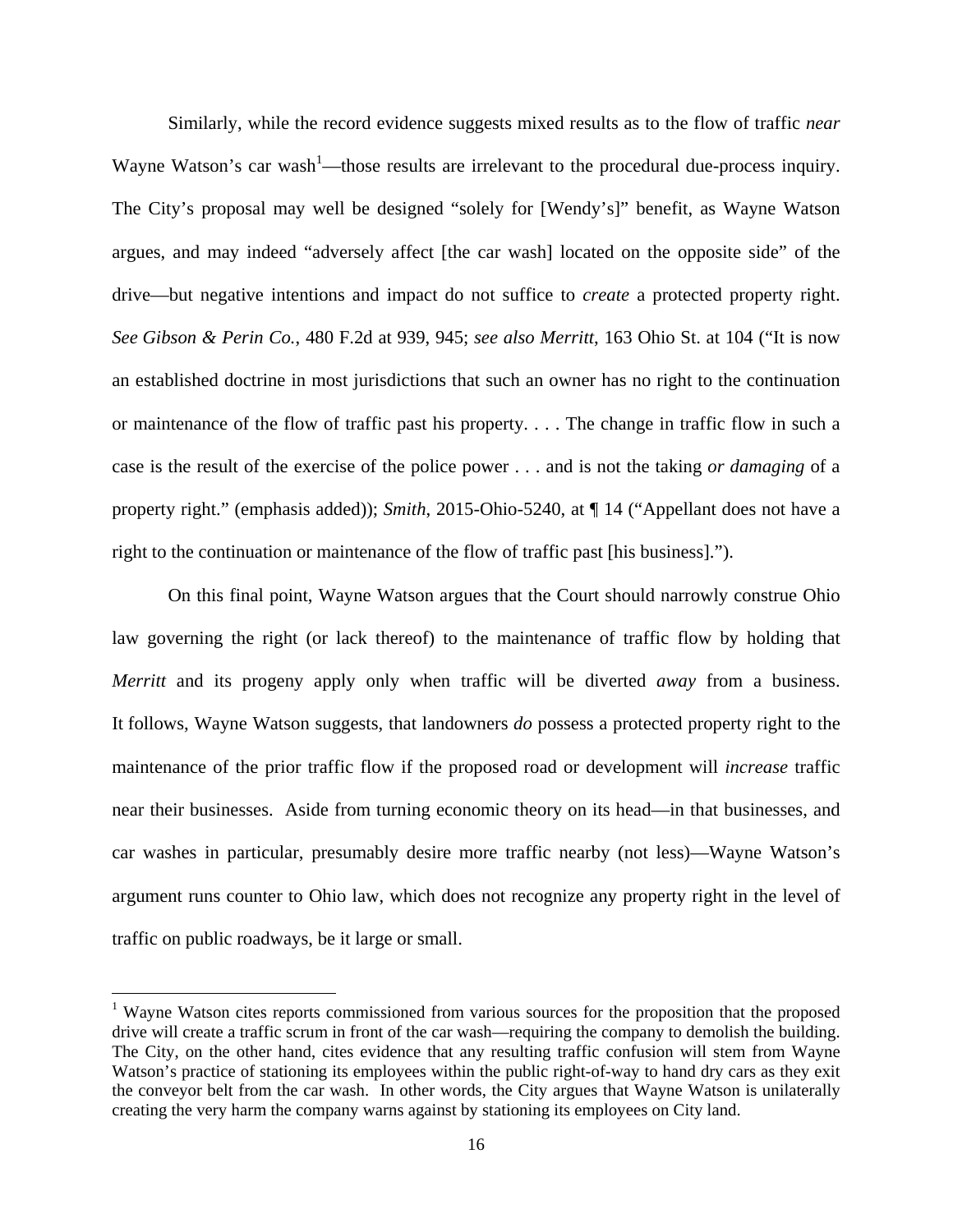As the Third District Court of Appeals has explained:

It is obvious from [*Merritt*] that the landowner has no property right in the flow of traffic on either [abutting] street. *It might be large or small* depending on the choice of the traveling public or the availability of alternate routes, *but no property right in any degree of traffic belong[s] to the landowner*. . . . Each property owner at the time of his purchase of his property assume[s] certain risks, one of which [is] th[e] shift and change in the volume of traffic along the street abutting his premises . . . . For this[,] no compensation is granted.

*In re Appropriation for Highway Purposes of Land of Williams*, 15 Ohio App. 2d 139, 142-43

(Ohio Ct. App. 1968) (emphasis added).

Put differently: "buyer, beware!" The State of Ohio and its local governments retain broad police powers to build, repair, and tear down roads as necessary. *See id.* at 143. So long as there is no taking of land or denial of existing ingress or egress to adjoining roads in connection with that construction, landowners may not assert a protected property right in any degree of traffic nearby. *Id.* Indeed, Ohio courts have held "that many intangible interferences with property" do not trigger protected property rights—including damages caused by "the increase in traffic from [an] expanded highway." *See State ex rel. Reich v. Beachwood*, 158 Ohio App. 3d 588, 593 (Ohio Ct. App. 2004) (citing *In re Appropriation of Easements from Leas*, 5 Ohio App. 3d 120 (1981)). But at bottom, and despite any "confusion" in the case law, landowners cannot assert a protected property interest "arising from a loss of market value from the increased noise or traffic of an enlarged highway" unless a taking, however slight, has occurred. *See Hurst v. Starr*, 79 Ohio App. 3d 757, 763 (Ohio Ct. App. 1992) ("Properties located in the vicinity of the highway . . . may suffer a loss of market value to some extent. However, if there has been no taking of a person's property, there is no right to compensation or damages. Under such circumstances, the loss suffered by the owner has been described as *damnum absque injuria* [loss without injury].").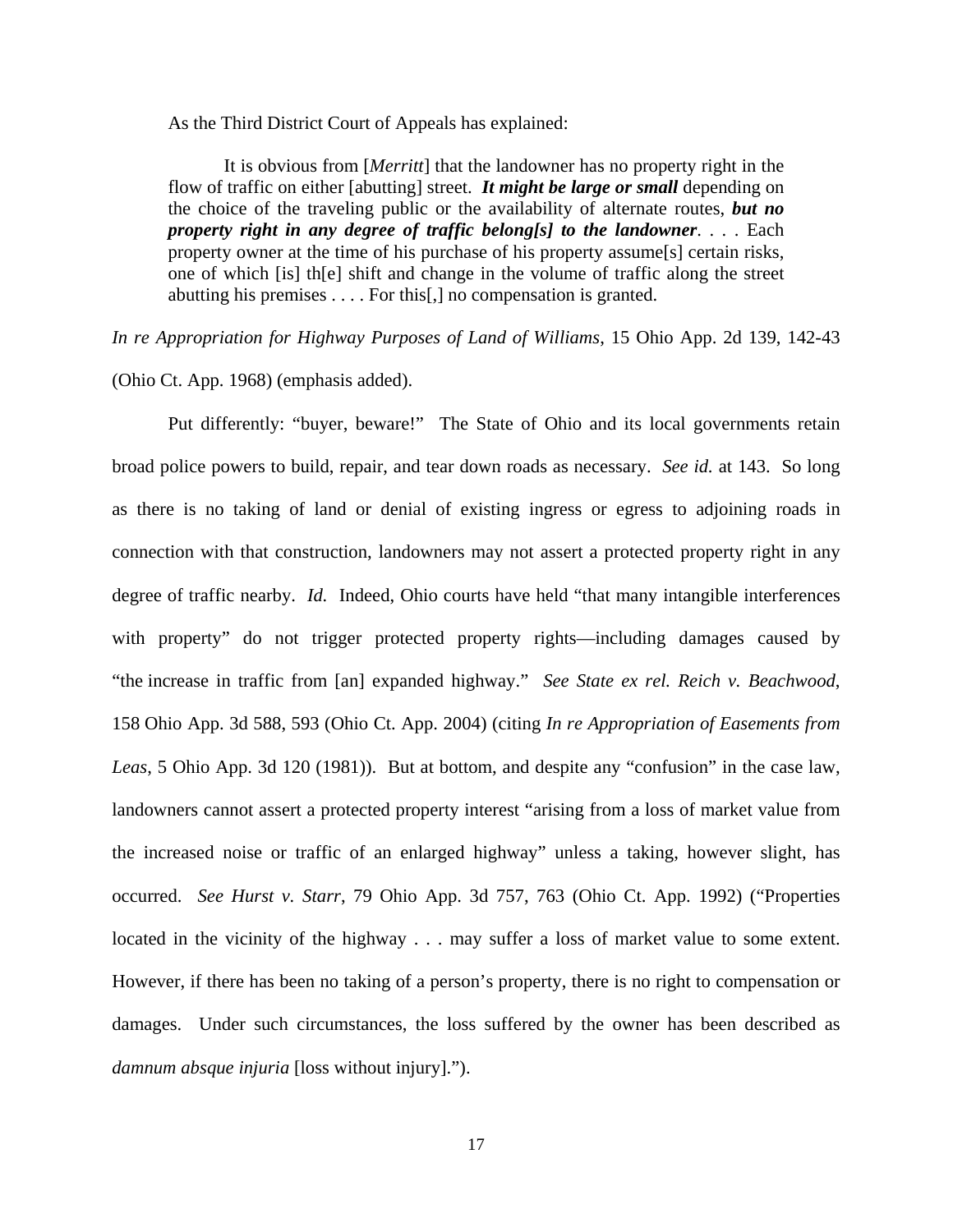## *d. Without a Protected Property Right, Wayne Watson's Procedural Due-Process Claims Fail*

Because Wayne Watson lacks a protected property interest in the public right-of-way or the flow of traffic nearby, the company had no right—beyond that of the general public—to notice or an opportunity to be heard before the ordinances and plans at issue were approved. *See Nasierowski Bros.*, 949 F.2d at 896 ("Governmental determinations of a general nature that affect all equally do not give rise to a due process right to be heard."); *Pickney Bros. Inc. v. Robinson*, 194 F.3d 1313, 1999 WL 801514, at \*4 (6th Cir. 1999) (unpublished table decision) (same). Here, Wayne Watson has not alleged that the City failed to properly notify the general public of the regularly scheduled City Council meetings at which the ordinances were passed. As such, Wayne Watson received all the process to which it was entitled under the United States Constitution. *See Vajk v. City of Iron River, Mich.*, No. 2:10-CV-114, 2011 WL 101740, at \*6 (W.D. Mich. Jan. 12, 2011) ("Although ordinances passed by a legislative body can affect the . . . property of individuals . . . to the point of ruin, the proper recourse for adversely affected individuals is the political process, not procedural due process enforced by federal courts." (quotation omitted)). $^{2}$ 

 $\overline{a}$ 

 $2^2$  To be sure, governmental actors cannot undercut the Due Process Clause by publishing notice of a hearing on a matter of general concern but then turning around and singling out the property rights of an individual. In *Nasierowski Brothers*, for example, the Sixth Circuit held that a landowner *was* entitled to individual notice where city council published notice of a "general plan" for rezoning but, then, at the request of one city councilor, "single[d] out and specifically target[ed]" the plaintiff's property "so as to convert [his] parcel to an O-1 zone for obvious personal reasons." 949 F.2d at 896.As the court of appeals observed, "the Council's action clearly resulted in a differentiable impact on a specifiable individual, thus triggering a right to a hearing." *Id.*; *see also Wedgewood Ltd. P'ship I v. Twp. of Liberty, Ohio*, 610 F.3d 340, 354 (6th Cir. 2010) (requiring individual notice and an opportunity to be heard where township's instructions "were not 'general [in] nature[,]' but rather targeted or singled-out Wedgewood's ability to construct a Wal-Mart on its property." (quotation omitted)). Here, in contrast, Wayne Watson had *no* protected property interest at stake, such as a zoning permit or the right to develop its land. Accordingly, there was nothing for City Council to "single out" or "specifically target." *See Nasierowski Bros.*, 949 F.2d at 896.It may have been "good government" for the City to provide individual notice to Wayne Watson before enacting the challenged ordinances, but "good government" concerns do not automatically rise to the level of a due process violation. Without a protected property interest, Wayne Watson simply was not entitled to individual notice. *See Hamilton*, 281 F.3d at 529.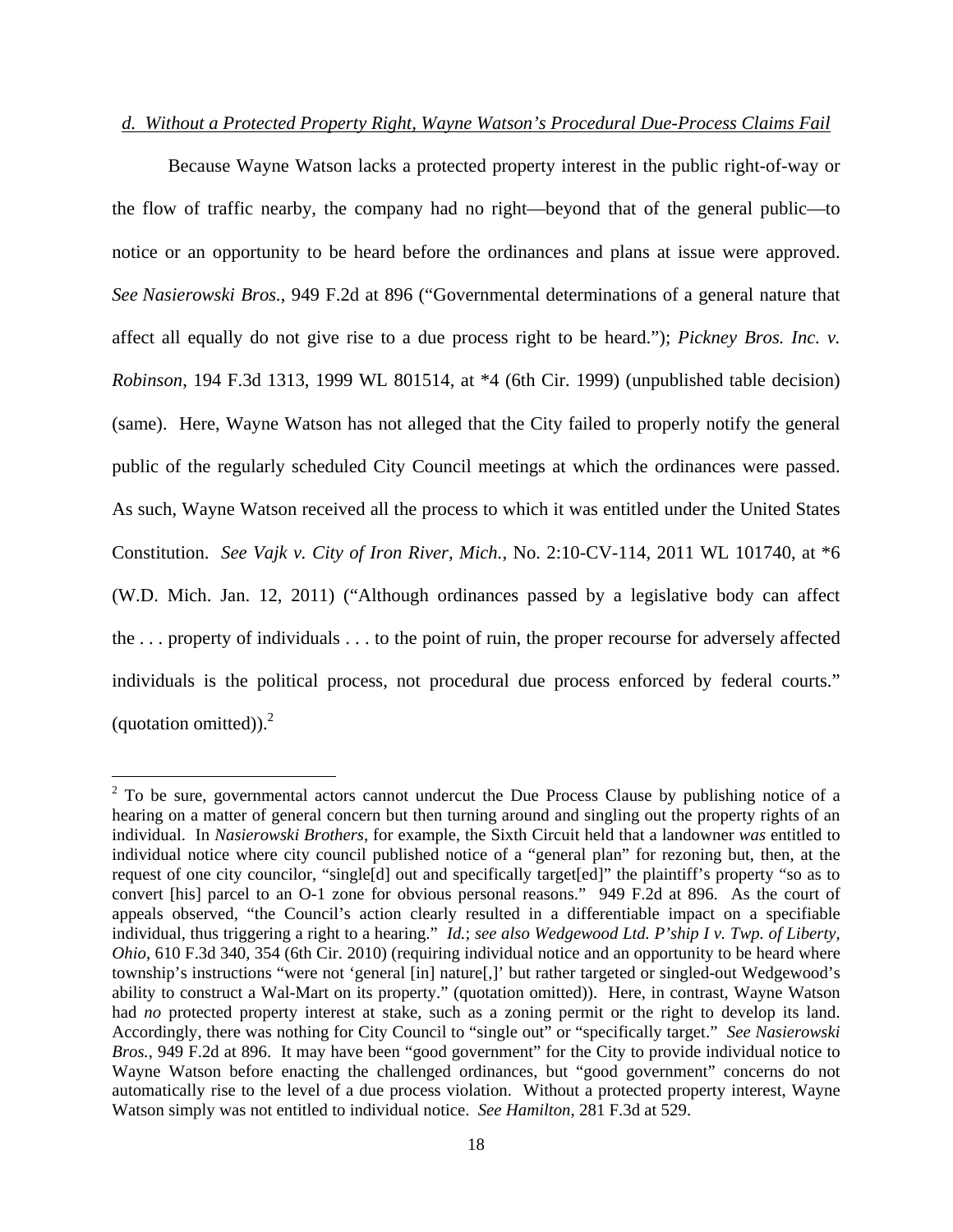### 2. Wayne Watson's Reliance on the "Random and Unauthorized Act" Doctrine Lacks Merit.

 Because Wayne Watson lacks a protected property interest, the company's procedural due-process claims fail as a matter of law in their entirety. Count Three, which alleges a procedural due-process claim as a result of a "random and unauthorized act," fails for an independent reason: that doctrine has no place in this case.

Section 1983 plaintiffs can prevail on a procedural due-process claim by demonstrating the deprivation of property from either: "(1) an established state procedure that itself violates due process rights, or (2) a 'random and unauthorized act' causing a loss for which available state remedies would not adequately compensate the plaintiff." *Warren*, 411 F.3d at 709 (quotation omitted). Wayne Watson confusingly pleaded both types of procedural due-process violations from the same set of operative facts. As explained below, however, the company's claims target only an established state procedure.

Ordinarily, "the Constitution requires some kind of hearing *before* the State deprives a person of liberty or property." *Zinermon v. Burch*, 494 U.S. 113, 127 (1990) (collecting cases). In some situations, however, a pre-deprivation hearing will be impossible or, at the very least, impracticable. *Id.* at 128. To account for these "special case[s]," including those that involve "random and unauthorized acts" by government officials, the Supreme Court developed "the *Parratt* rule," under which "post-deprivation tort remedies are all the process that is due, simply because they are the only remedies the State could be expected to provide." *Id.* (citing *Parratt v. Taylor*, 451 U.S. 527 (1981)). Put differently, "due process does not require *pre*-deprivation notice-and-hearing process when the State is in no position to provide it because the deprivation was due to a defendant official's random or unauthorized act." *DiLuzio v. Vill. of Yorkville, Ohio*, 796 F.3d 604, 614 (6th Cir. 2015).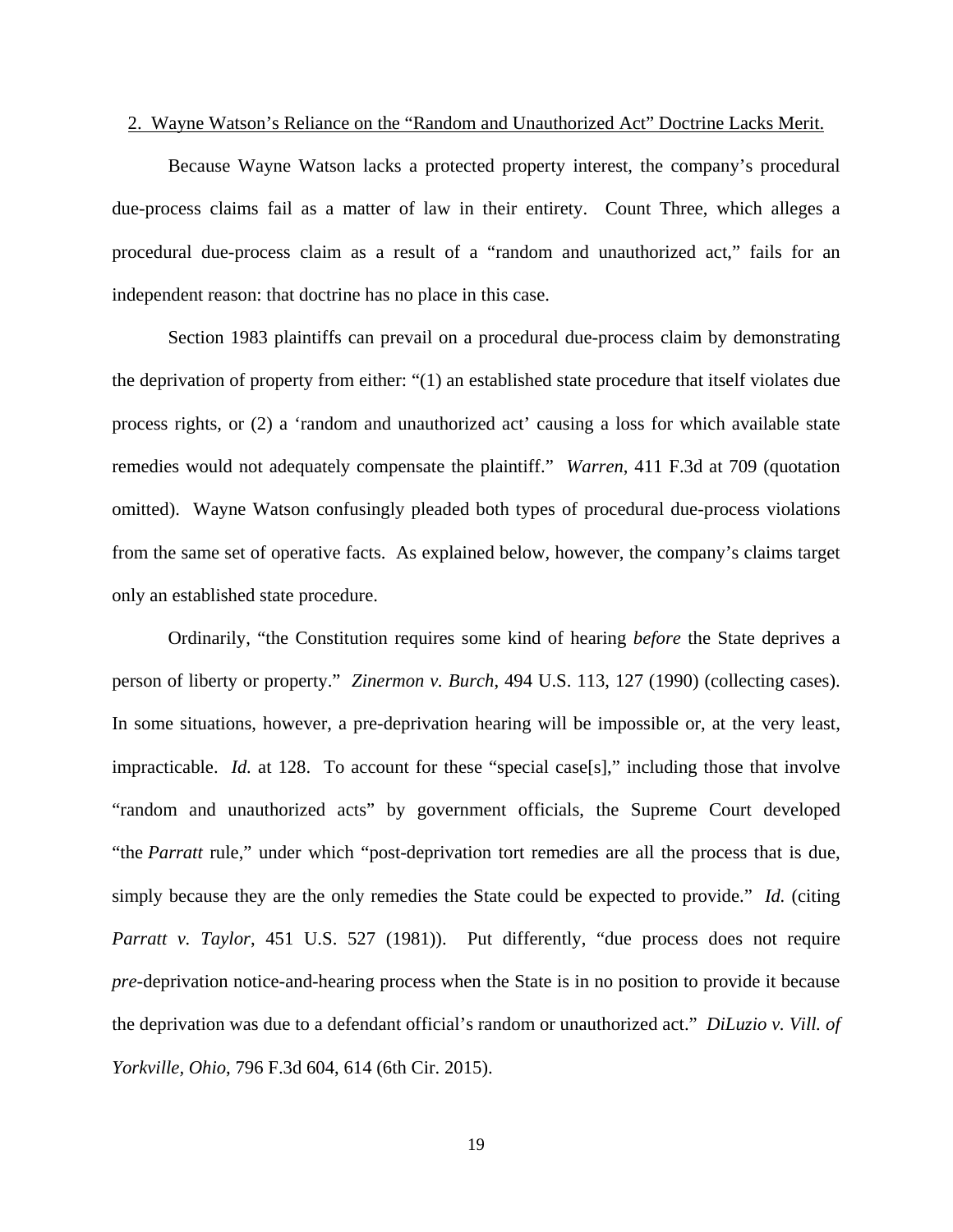Here, the "random and unauthorized act" doctrine does not apply because any deprivation of property (and the court finds there was none) would have had to result from an established state procedure that itself violates due-process rights. *See Wedgewood*, 610 F.3d at 355. As the Sixth Circuit has explained, "[a]n 'established state procedure' is defined as the mechanism that effects a deprivation or contributes to cause a deprivation." *Id.* (quotation omitted). Accordingly, "a government act constitutes 'an established state procedure' when officials with the authority to supply a hearing fail to provide one even though they should have foreseen the need to provide such procedural protections." *Id.* (citations omitted). As in *Wedgewood*, City Council is "the government entit[y] that should have foreseen, and could have provided, the exact procedural protection that [Wayne Watson] claims it was denied"—namely, notice and an opportunity to be heard before the ordinances were enacted. *Id.* But this simply is not a case where a pre-deprivation notice and hearing would have been "impossible" or impracticable for the City to provide. *See Warren*, 411 F.3d at 710. As such, Wayne Watson's claims "[are] not subject to the *Parratt* rule." *Id.*; *see also Mackey v. Dyke*, 29 F.3d 1086, 1093 (6th Cir. 1994).

# **C. The City Is Entitled to Summary Judgment on Wayne Watson's Substantive Due-Process Claims.**

Wayne Watson also alleges various substantive due-process violations stemming from the City's purportedly arbitrary and capricious conduct. (Doc. 16,  $\P$  70(e) ("The [City's] acts have been arbitrary, capricious, willful, and without regard to the facts and circumstances of the case."); *id.* ¶ 73(c) ("[The] Ordinance[s] . . . are written in a manner that permits and encourages arbitrary, capricious, and discriminatory enforcement . . . ."); *id.* ¶ 79(d) ("The City's acts have been and will encourage arbitrary, capricious, willful, and discriminatory acts against [Wayne Watson].")).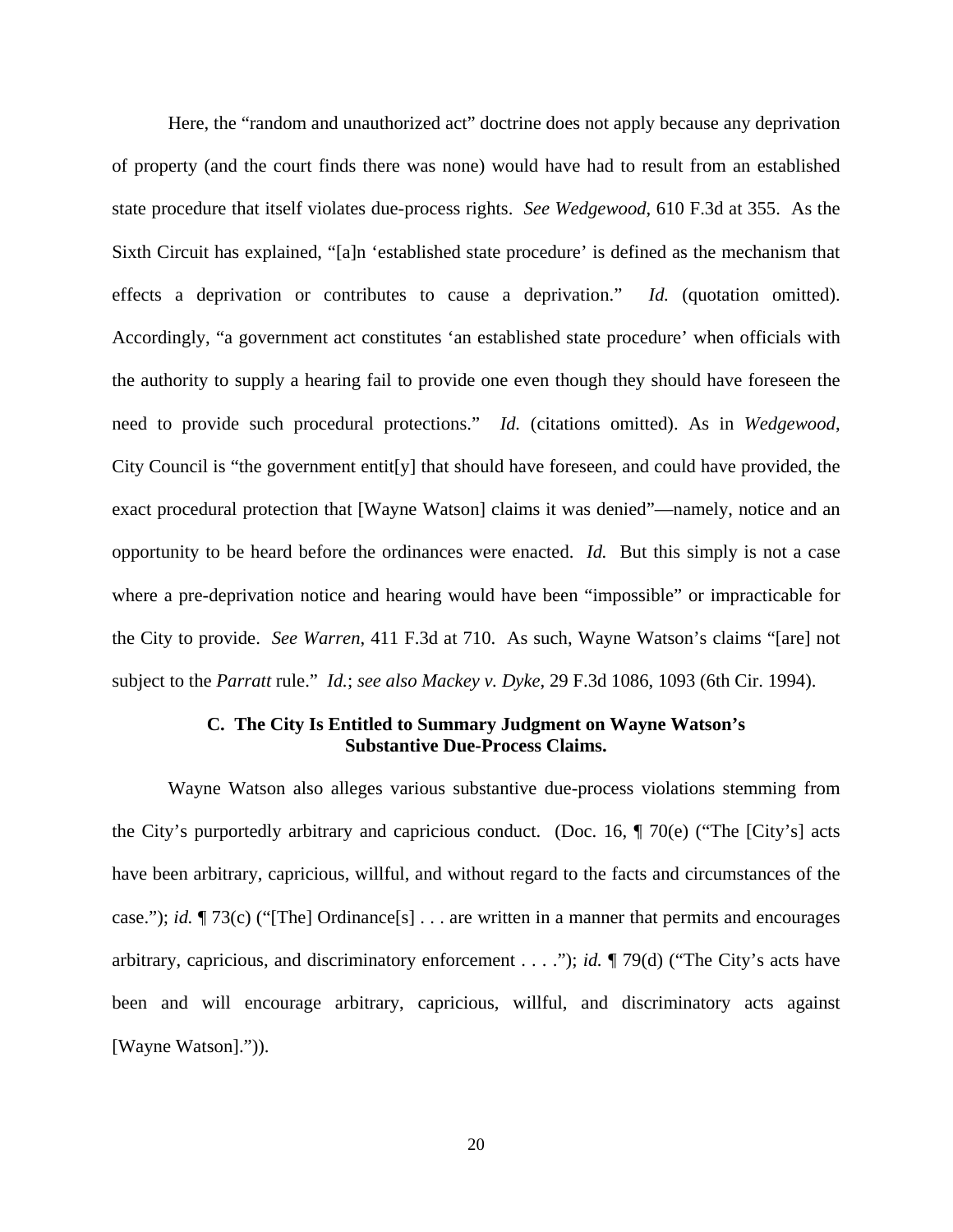The Sixth Circuit recognizes "that a substantive due process violation occurs when arbitrary and capricious government action deprives an individual of a constitutionally protected property interest." *Warren*, 811 F.3d at 707. To prevail on a substantive due-process claim, a plaintiff must show "not only that the challenged state action was arbitrary and capricious, but also that the plaintiff has a constitutionally protected property . . . interest." *Andreano v. City of Westlake*, 136 F. App'x 865, 871 (6th Cir. 2005); *Wedgewood*, 456 F. Supp. 2d at 931. Without a threshold showing of a constitutionally protected property interest, "arbitrary and capricious conduct will not support a substantive due process claim." *Andreano*, 136 F. App'x at 871; *McGuire v. City of Moraine, Ohio*, 178 F. Supp. 2d 882, 892-93 (S.D. Ohio 2001) (same). Here, Wayne Watson's substantive due-process claims fail on both grounds, thereby entitling the City to summary judgment.

### 1. Wayne Watson Lacks a Protected Property Interest Sufficient to Trigger Due Process.

 The City is entitled to summary judgment on Wayne Watson's substantive due-process claims because, as with its procedural due-process claims, Wayne Watson lacks a protected property interest. Without a constitutionally protected property interest (as created by state law), "alleged arbitrary and capricious conduct will not support a substantive due process claim." *Wedgewood*, 456 F. Supp. 2d at 931 (citing *Silver v. Franklin Twp. Bd. of Zoning Appeals*, 966 F.2d 1031, 1036 (6th Cir. 1992)). As discussed in Section III.B.1., *supra*: (1) Wayne Watson does not have a property interest in the public right-of-way; (2) Wayne Watson's right of ingress and egress to Route 209 will not be impacted by the construction; and (3) Ohio law does not recognize a protected property interest in the maintenance or continuation of traffic flow past the car wash. Wayne Watson, "therefore, possessed no property interest that could support a substantive due process claim." *See Silver*, 966 F.2d at 1036.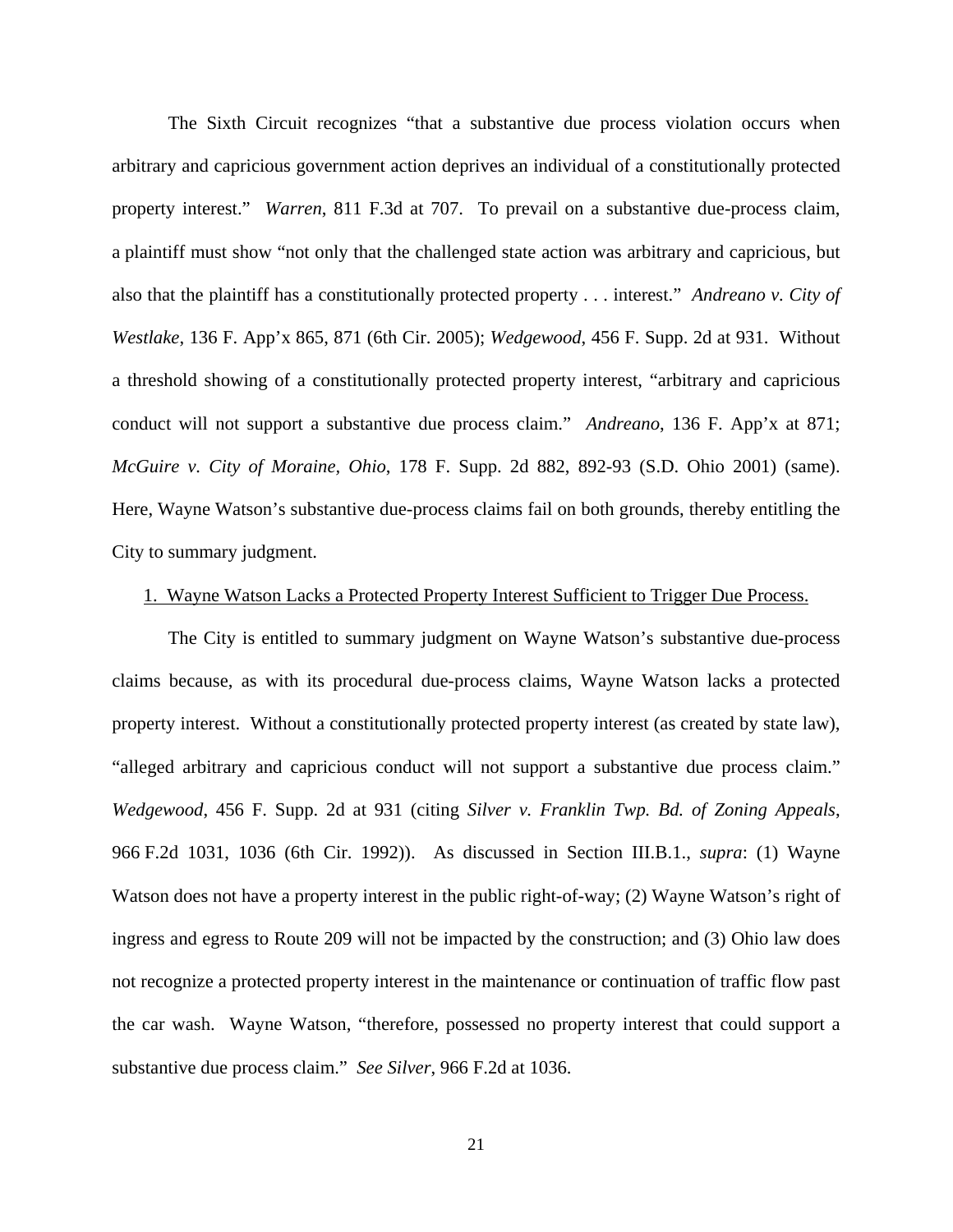Even viewing the evidence most favorably to Wayne Watson, "it is well-settled that [the company] cannot establish a violation of substantive or procedural due process, as a matter of law, *unless* [the company] possessed a property interest." *McGuire*, 178 F. Supp. 2d at 892. Mere "allegations of bias, partiality, and other improprieties," however, "do not establish the existence of such a property interest." *Id.* at 893. Consequently, there is no need to consider factual issues such as whether the City was biased, whether the City made an arbitrary and capricious decision, or whether the City acted out of a personal or political animus. *Id.* 

Aside from re-hashing earlier arguments over possessing a right to "use and enjoyment" of its land, Wayne Watson cites a single case in support of its substantive due-process claims, *Simi Investment Co. v. Harris County, Texas*, 236 F.3d 240 (5th Cir. 2000). To be sure, *Simi Investment Co.* stated that "in situations where the governmental decision in question impinges upon a landowner's use and enjoyment of property, a land-owning plaintiff states a substantive due process claim where he or she alleges that the decision limiting the intended land use was arbitrary or capricious." *Id.* at 249 (quoting *DeBlasio v. Zoning Bd. of Adjustment*, 53 F.3d 592, 601 (3d Cir. 1995)). But the Fifth Circuit also noted that "reliance on substantive due process must be taken with the 'utmost care,'" and, as here, held that the plaintiff "must first establish that it held a constitutionally protected property right" as established by state law. *Id.* at 249-50. Texas, like Ohio, recognizes "that an abutting property owner possesses an easement of access which is a property right," and that "diminishment in the value of property resulting from a loss of access [to public roads] constitutes damage." *Id.* at 250 (quotation omitted). Accordingly, the court held that a landowner who had been denied access to an abutting road for decades could assert a protected property right in his easement of access. *Id.* Wayne Watson's access to Route 209, in contrast, remains unfettered. Thus, *Simi Investment Co.* offers no help.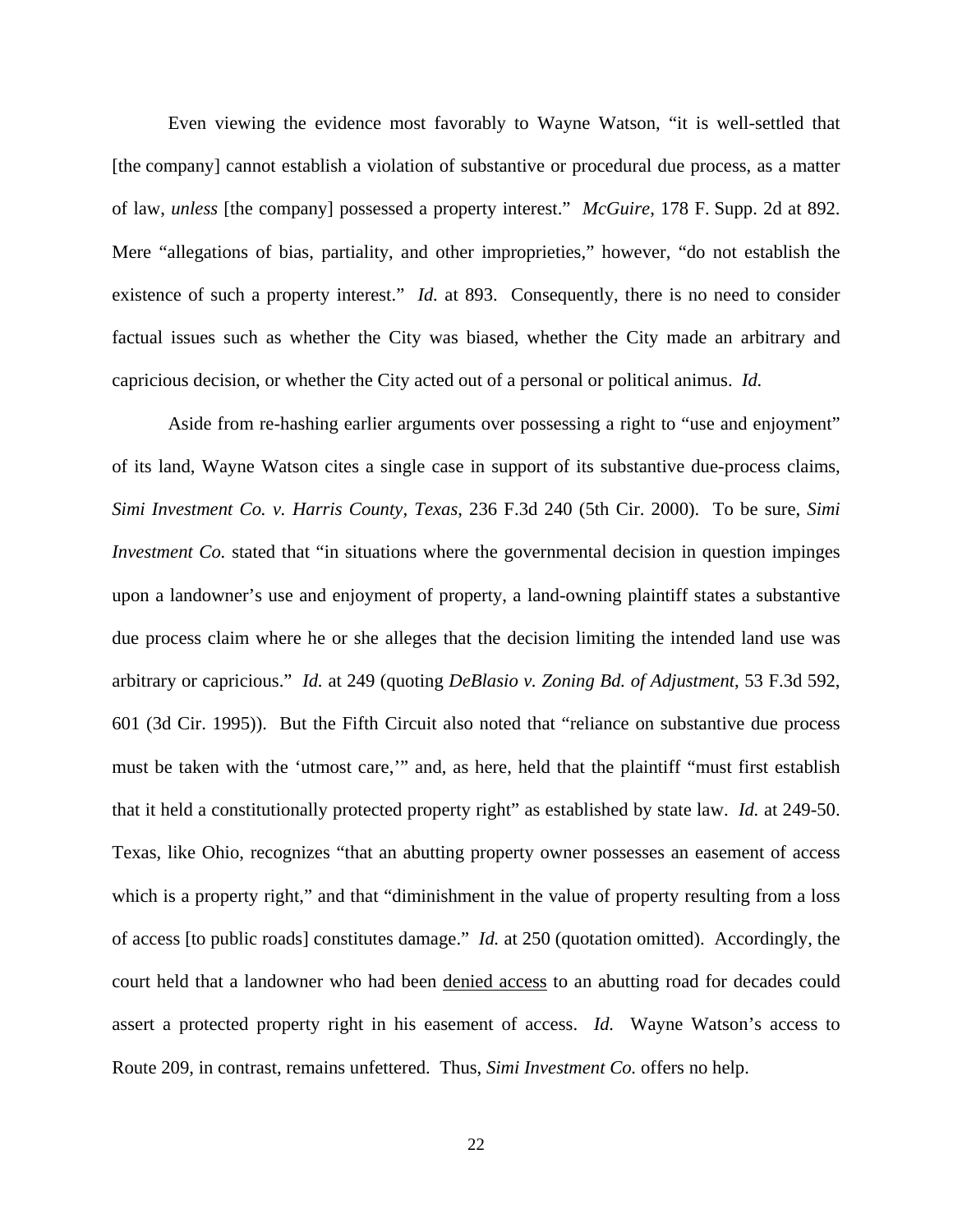### 2. The City's Actions Were Not Arbitrary or Capricious.

 Even if a protected property interest were at stake, the City remains entitled to summary judgment on Wayne Watson's substantive due-process claims because the company has not raised a genuine dispute of material fact as to whether the City's actions were arbitrary and capricious.

To prevail on a substantive due-process claim, a plaintiff must show that the government "has been guilty of arbitrary and capricious conduct in the *strict* sense, meaning that there is no rational basis" for the decision. *Andreano*, 136 F. App'x at 872 (quotation omitted). A land-use decision "will withstand substantive due process attack unless it is not supported on any rational basis or is willful and unreasoning action." *Id.* (quotation omitted). Under this deferential standard of review, "it is extremely rare for a federal court to vitiate the action of a [government] agency as a violation of substantive due process"; district courts, therefore, may "dispose[]" of the "vast majority of such attacks . . . on summary judgment"—thereby ensuring "interference by federal courts with local government" stays at "a salutary minimum." *Id.* (quotation omitted).

Here, Wayne Watson fails to create a genuine dispute of material fact as to the City's decision-making. The City has a legitimate interest in regulating traffic patterns and addressing congestion and safety. *Warren*, 411 F.3d at 711; *Brown v. City of Cleveland*, 66 Ohio St. 2d 93, 98 (Ohio 1981). The City's ordinances and approval of the proposed drive rationally relate to those interests because the drive will allow restaurant patrons access to Route 209 via a traffic signal. Permitting the City Engineer to establish guidelines for the construction of other access roads also relates rationally to the City's interest in regulating traffic patterns because it delegates responsibility to the person most knowledgeable on the issue to carry out its implementation. *See* Ohio Rev. Code § 737.021 (permitting delegation of authority to city engineer).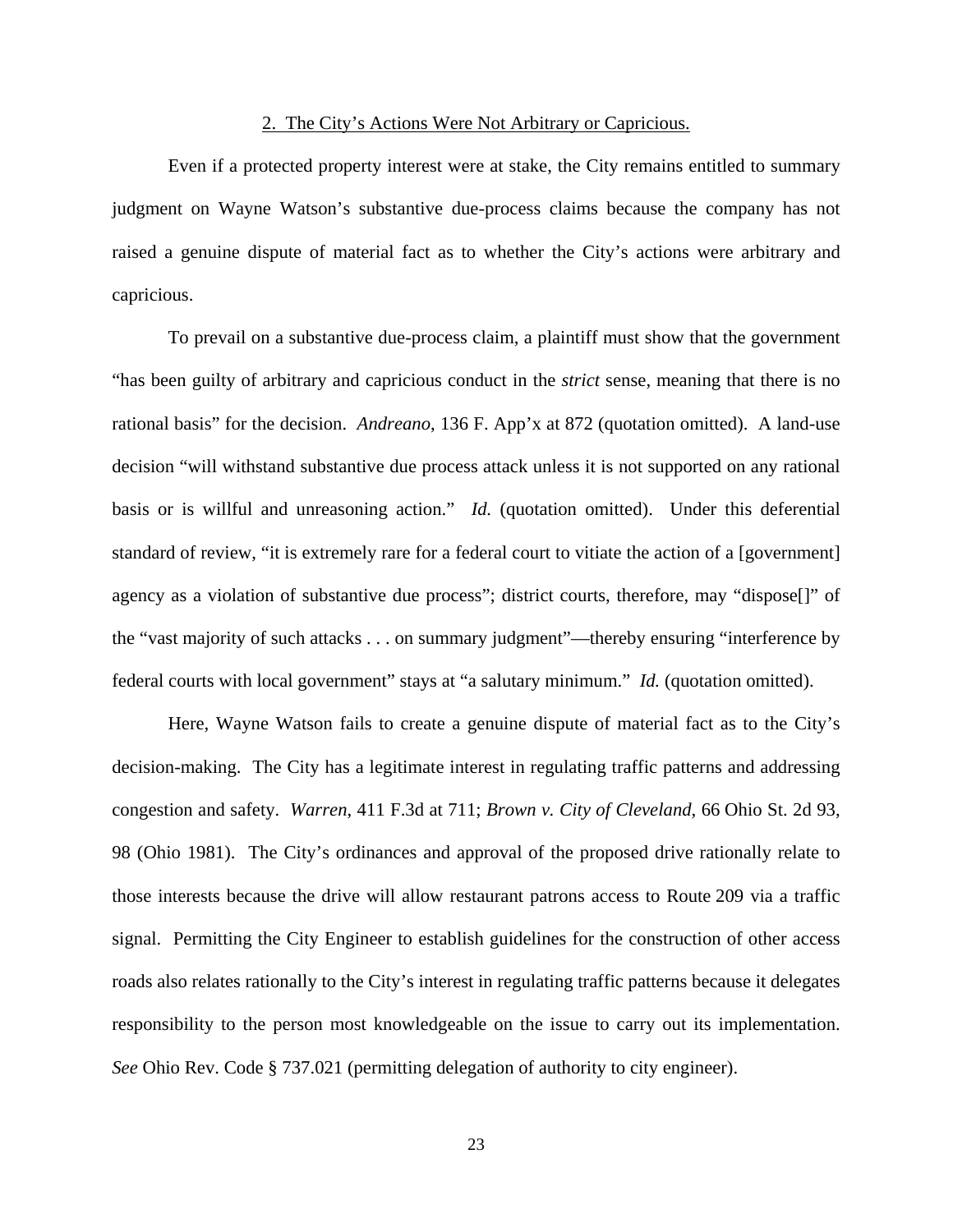Wayne Watson may not like the City's decisions. Indeed, Wayne Watson has put forth evidence suggesting that the City's decisions are not the safest or most reasoned approach to handling traffic on Route 209. But federal substantive due-process guarantees do not enshrine a right to the best ideas, the safest ideas, the most popular ideas, or even the most efficient ideas. As the Sixth Circuit has explained, federal courts should "not interfere" with local land-use decisions "unless the locality's action 'has no foundation in reason and is a mere arbitrary or irrational exercise of power having no substantial relation to the public health, the public morals, the public safety, or the public welfare in its proper sense.'" *See Braun*, 519 F.3d at 574 (quotation omitted). Thus, when a municipality supports a challenged land-use decision by citing legitimate "public safety concerns such as . . . traffic [considerations]," that municipality remains entitled to summary judgment, even when viewing the facts "in a light most favorable to the plaintiffs." *See id.*; *see also Andreano*, 136 F. App'x at 872 (holding that City's decision, despite "dilatory and deplorable conduct," survived substantive due-process challenge because it "was supported by a rational basis in law").

# **D. The City Is Entitled to Summary Judgment on Wayne Watson's Void-for-Vagueness Challenge.**

 Wayne Watson also challenges City Ordinance Nos. 50-14 and 38-15 as being unconstitutionally vague. (Doc. 16,  $\P$  73(d) ("Ordinance No. 50-14 permits the construction of the Access Road anywhere 'in the vicinity' of the Wendy's . . . and that such work will be 'overseen' by Defendant Sherry."); *id.* ¶ 73(e) ("Ordinance No. 38-15 generally permits 'access roads' throughout the City under some scheme developed by Defendant Sherry."); *id.* ¶ 73(h) ("The City of Cambridge's enforcement and threatened continued enforcement of these unconstitutionally vague acts have proximately caused and will continue to proximately cause the deprivation of Plaintiff's property interests.")).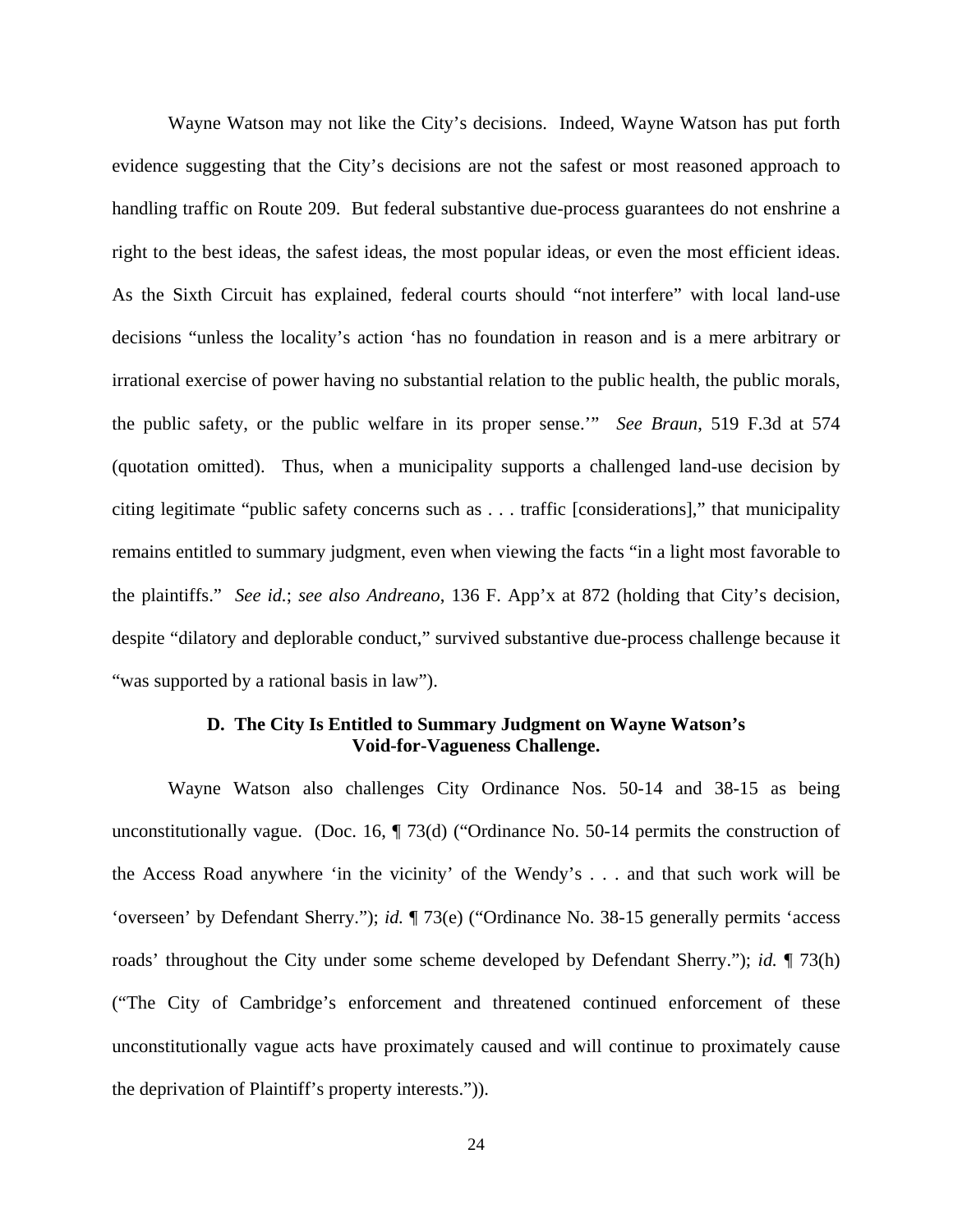Here again, Wayne Watson misconstrues the law. The void-for-vagueness doctrine is not a freestanding tool to be wielded whenever a plaintiff disapproves a government action or policy. Instead, the doctrine simply requires "that laws *which regulate persons or entities* must give fair notice of conduct *that is forbidden or required*." *FCC v. Fox TV Stations, Inc.*, 132 S.Ct. 2307, 2317 (2012) (emphasis added). As this Court has observed, "[t]he due process clause of the Fourteenth Amendment mandates that statutes *governing conduct* must give adequate warning of what conduct is permitted and what conduct is forbidden. *Gandee v. Glaser*, 785 F. Supp. 684, 693 (S.D. Ohio 1992) (emphasis added). Thus, a party ordinarily has standing to challenge a statute or regulation as unconstitutionally vague only it its application to the conduct of which he or she stands accused. *See United States v. Mazurie*, 419 U.S. 544, 550 (1975); *see also Columbia Natural Res., Inc. v. Tatum*, 58 F.3d 1101, 1109 n.6 (6th Cir. 1995) (holding that, outside the First-Amendment context, a party "has standing to raise a vagueness challenge only insofar as the statute is vague as applied to his or her specific conduct" (quotation omitted)); *Gandee*, 785 F. Supp. at 694 (same).

 This case does not involve any First-Amendment claims. Therefore, to have standing, Wayne Watson must demonstrate that the ordinances deprived the company of due process in light of the company's own conduct. *Columbia Natural Res.*, 58 F.3d at 1109 n.6; *Gandee*, 785 F. Supp. at 694. The challenged ordinances, of course, do not regulate Wayne Watson's conduct in any way. They are not criminal ordinances with which the company must comply. And they are not regulatory ordinances that prohibit or compel certain conduct. The ordinances simply express permissive use for the City's own public rights-of-way. As a matter of law, Wayne Watson lacks standing to challenge these ordinances for their alleged vagueness. Accordingly, the City is entitled to summary judgment on any void-for-vagueness claims.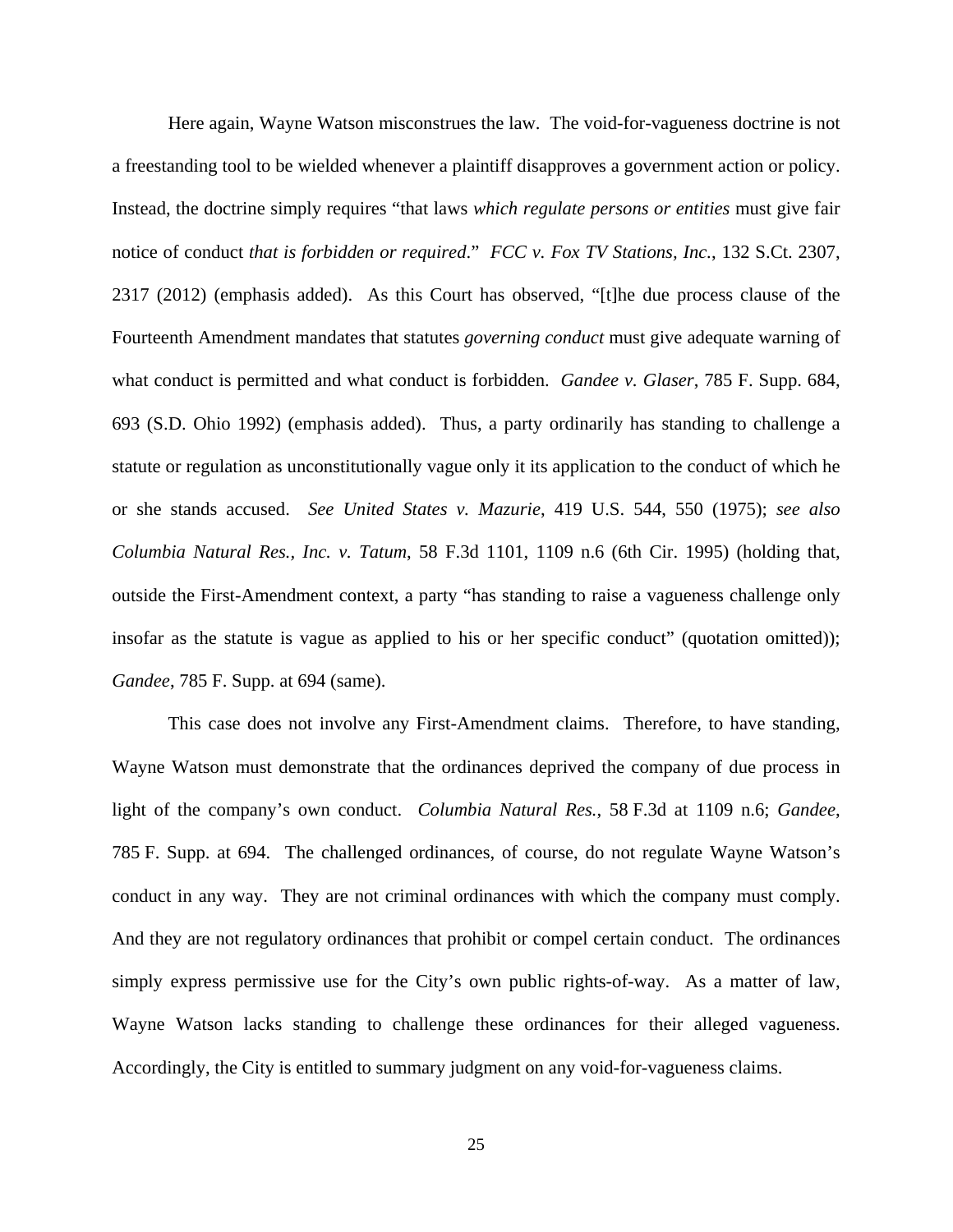Wayne Watson's own cases prove the point, as they all involve criminal or regulatory prohibitions and regimes. *See Fox TV Stations*, 132 S.Ct. at 2311, 2317 (assessing constitutionality of FCC's "indecency enforcement regime"); *Pac. Mut. Life Ins. Co. v. Haslip*, 499 U.S. 1, 42-44 (1991) (O'Connor, J., dissenting) (assessing constitutionality of Alabama's punitive-damages scheme); *Grayned v. City of Rockford*, 408 U.S. 104, 107-08 (1972) (assessing constitutionality of an "antipicketing ordinance"); *Belle Maer Harbor v. Charter Twp. of Harrison*, 170 F.3d 553, 555-56 (6th Cir. 1999) (assessing constitutionality of township's "Boat Bubbling Ordinance," which imposed criminal penalties for misuse of "bubbling devices" used to recirculate warm water in winter); *State v. Collier*, 62 Ohio St. 3d 267, 273-74 (Ohio 1991) (Brown, J., dissenting) (assessing constitutionality of Ohio's controlled-substances laws).

At bottom, and even viewing all evidence in the light most favorable to Wayne Watson's position, the company still lacks standing to assert a void-for-vagueness challenge. As such, the City remains entitled to summary judgment on this claim too.

# **E. The City Is Entitled to Summary Judgment on Wayne Watson's Non-Delegation Challenge.**

 Wayne Watson also challenges the ordinances and approval of the shared drive on the ground that City Council unconstitutionally delegated its authority over municipal roads to the City Engineer. (Doc. 16, ¶ 79(c) ("The City of Cambridge has unlawfully abdicated City Council's responsibility to care, supervise, and control access roads within the City . . . to an unelected bureaucrat.")). Although Wayne Watson's summary judgment briefing confusingly cites an Ohio statute as well as Ohio and federal case law, the Court construes this claim as one under the Due Process Clause of the Fourteenth Amendment given the wording of Count Four from the company's amended complaint. *See Ctr. for Powell Crossing, LLC v. City of Powell*, 173 F. Supp. 3d 639, 675 n.12 (S.D. Ohio 2016).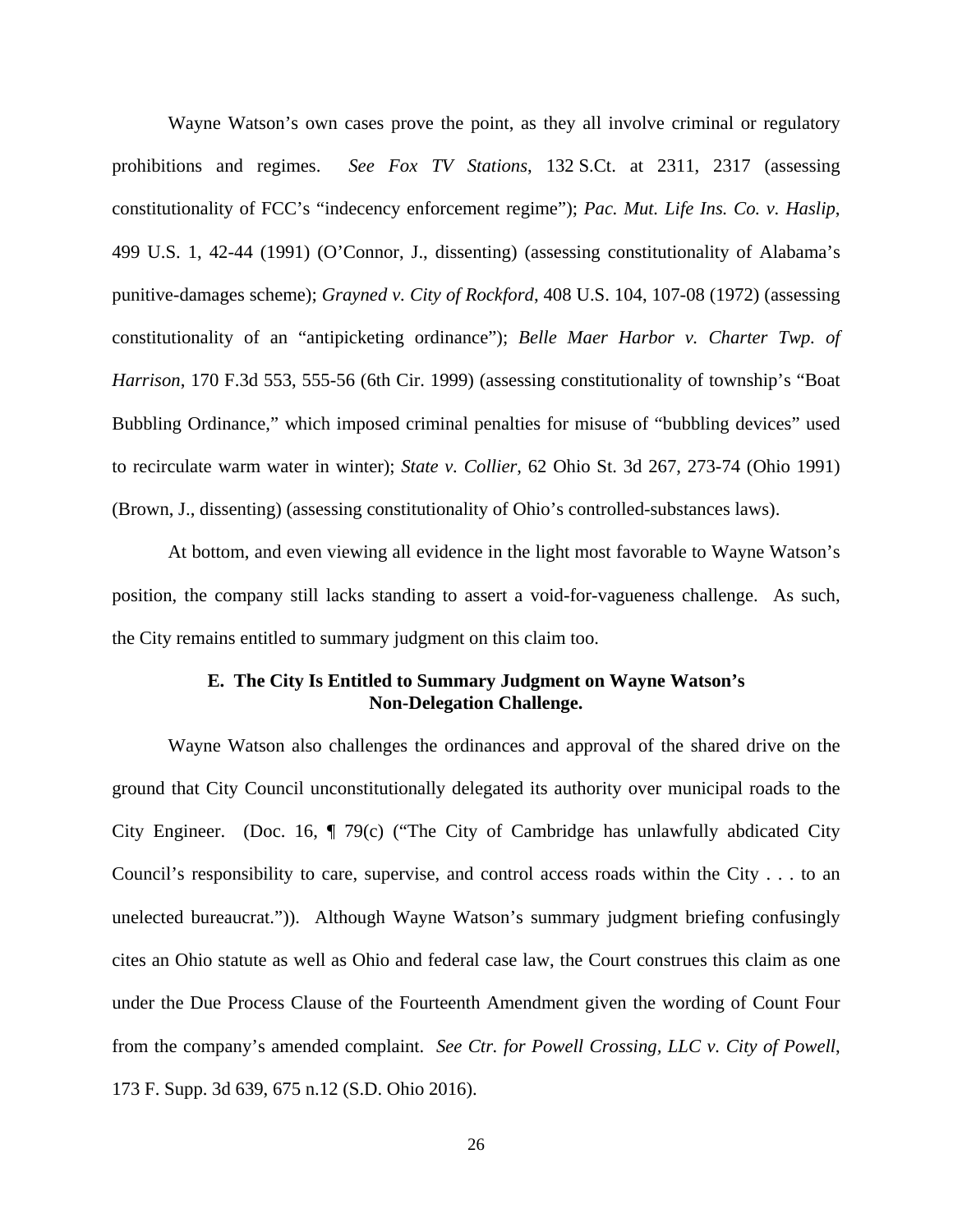Here again, Wayne Watson's argument misses the mark. *First*, and as explained in detail in Section III.B.1., *supra*, Wayne Watson lacks a protected property interest sufficient to trigger protection under the Due Process Clause. This "threshold issue" applies with equal force when a plaintiff raises a due-process challenge based on an alleged unconstitutional delegation of legislative authority as it does in challenges based on the lack of notice and an opportunity to be heard. *See Biener v. Calio*, 361 F.3d 206, 216 (3d Cir. 2004); *Spinelli v. Rawson*, No. 16638, 1994 WL 463548, at \*5-6 (Ohio Ct. App. 1994) (rejecting non-delegation challenge to city ordinance because plaintiffs "were not denied a right of access to their property, nor were they denied a right available to the public at large"). Without a protected property interest, Wayne Watson's non-delegation challenge fails as a matter of law.

*Second*, Wayne Watson has not pointed to any case that holds it is a violation of federal due process for a *state* legislature or municipality to delegate its legislative authority to an administrative agency. This is not surprising given that "there is no independent federal constitutional doctrine of excessive delegation of state legislative power." *United Beverage Co., Inc. v. Ind. Alcoholic Beverage Comm'n*, 760 F.2d 155, 157, 159 (7th Cir. 1985) (Posner, J.). Put differently, the Constitution does not "place[] any general restraints on the delegation of state power to state administrators or generally require[] state power to be delegated according to well defined standards." *See Geo-Tech Reclamation Servs., Inc. v. Hamrick*, 886 F.2d 662, 666 n.2 (4th Cir. 1989). Municipalities, of course, remain free from strict separation-of-powers concerns too, as municipalities are merely creatures of state government. *See Falls v. Town of Dyer, Ind.*, 875 F.2d 146, 147-48 (7th Cir. 1989) (noting that municipalities are not bound by federal separation-of-powers restrictions and that "many cities elect to fuse legislative and executive powers in the 'city manager' style of government").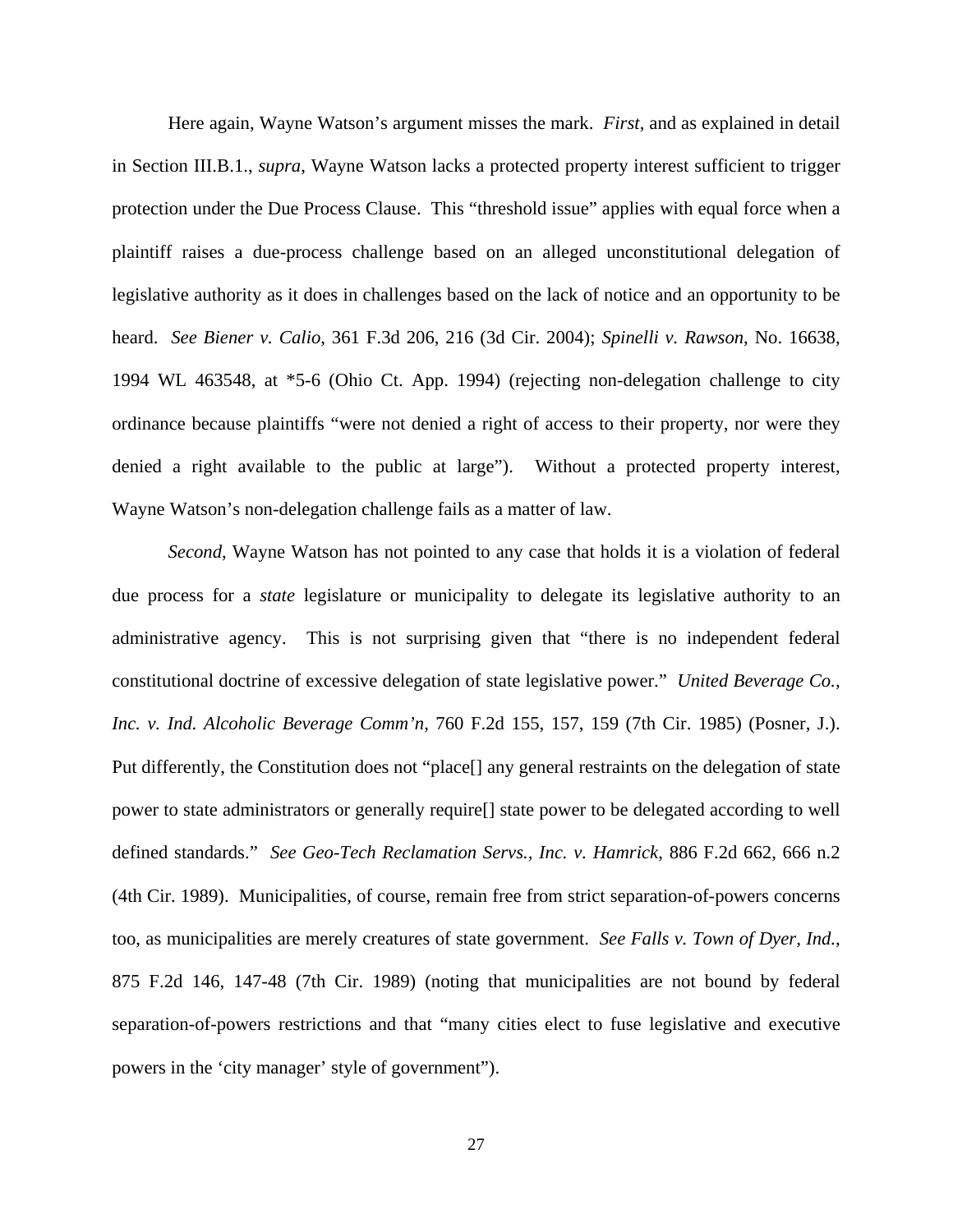Wayne Watson cites only *Schechter Poultry Corp. v. United States*, 295 U.S. 495 (1935), in support of its non-delegation argument.<sup>3</sup> The non-delegation doctrine articulated in *Schechter Poultry*, however, "is not based on the idea of due process of law . . . , but on the constitutional separation of powers" contained the first three Articles of our federal charter. *United Beverage Co.*, 760 F.2d at 157 (discussing tri-partite government mandated by Articles I-III of the United States Constitution).States, in contrast, are not governed by Articles I-III of the Constitution; instead, they may structure their own governments and political subdivisions as they deem fit. *Id.* at 157-58. Although most states, including Ohio, now mirror the federal government in their basic structure, "the due process clause . . . has not been interpreted to *compel* the states to imitate the structure of the federal government." *Id.* at 158 (emphasis added). Many cities, moreover, freely experiment with their own structure of government. *Falls*, 875 F.2d at 147-48. In other words, despite Wayne Watson's argument, "[t]here is not" a "general federal constitutional doctrine limiting a *state* legislature's [or a city council's] delegation of legislative authority to an administrative agency." *United Beverage Co.*, 760 F.2d at 157.

Therefore, even viewing the facts in the light most favorable to Wayne Watson, the company's non-delegation argument under the Due Process Clause is a non-starter, and the City remains entitled to summary judgment on this claim as well.

 $\overline{a}$ 

<sup>3</sup> Wayne Watson also cites *State ex rel. Selected Properties, Inc. v. Gottfried*, 163 Ohio St. 469, 473 (Ohio 1955), in support of its non-delegation argument. In *Gottfried*, the Supreme Court of Ohio held that "any municipal ordinance which vests an arbitrary discretion in public administrative officials with reference to the rights, property, or business of individuals, without prescribing a uniform rule of action . . . is unconstitutional, void, and beyond the powers of a municipality." *Id.* (quotation omitted) (invalidating zoning ordinance). *Gottfried*, however, was based on *Ohio's* "settled prohibition against the delegation of legislative power"—not federal due-process guarantees. *Id.* at 471 (citing *Cincinnati, Wilmington & Zanesville R.R. Co. v. Comm'rs of Clinton Cnty.*, 1 Ohio St. 77, 88 (Ohio 1852)). Accordingly, *Gottfried* sheds no light on Wayne Watson's *federal* due-process challenge. *See Mut. Ins. Co. of Am. v. Royal Appliance Mfg. Co.*, 112 F. App'x 386, 390 (6th Cir. 2004) (noting that "the Michigan Supreme Court has the final say" over "whether the statute amounts to an unconstitutional delegation of legislative authority under the Michigan Constitution"); (*see also* Pls.' Mot. for Summ J., Doc. 25, PageID 383 ("The 'standardless' delegation of City Council's authority over the Access Road violates *the due process guarantees of the United States Constitution*." (emphasis added))).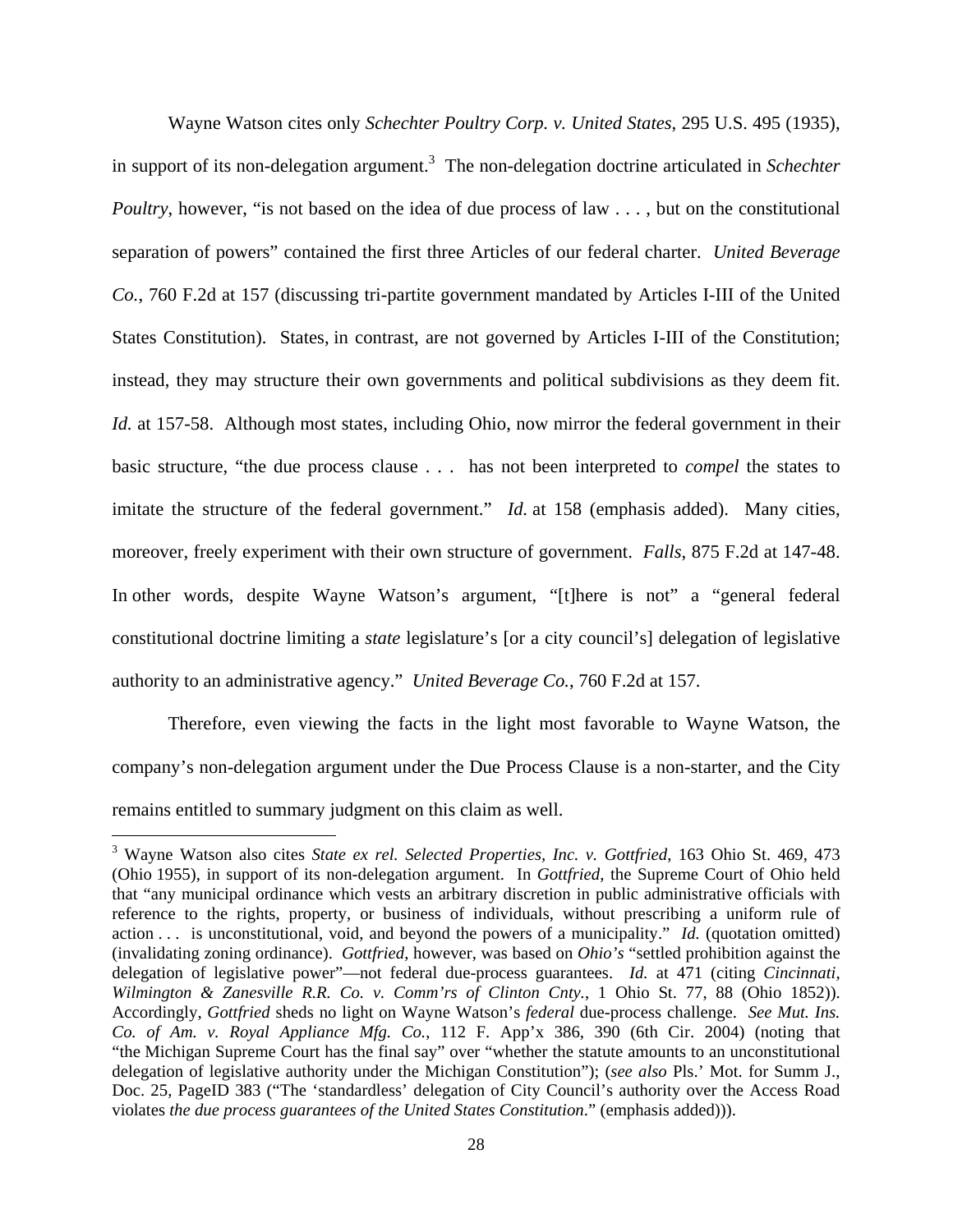## **F. The Court Declines to Exercise Supplemental Jurisdiction over Wayne Watson's Challenges Under State and Municipal Law.**

 Finally, Wayne Watson challenges the ordinances on the ground that they violate state and municipal law. (Doc. 16, ¶ 92 ("The Access Road Ordinances conflict with Ohio Revised Code, Section 5535.02, because they authorize [the City] to construct, or have Wendy's construct, a limited access road that permits and encourages, rather than eliminates, the cross traffic of vehicles."); *id.* at ¶ 93 ("The Access Road Ordinances conflict with Ohio Revised Code, Section 5535.04 because they authorize construction of service roads without any determination that such road is necessary and in the public interest."); *id.* at ¶ 94 ("Moreover, the Access Road Ordinances conflict with, and violate, Cambridge City Code, Section 158.19, because they authorize [the City] to construct, or have Wendy's construct, a limited access road that permits and encourages, rather than prevents, the cross movement of internal traffic within 100 feet of an approach entrance of a high volume traffic generator use.").

 Because the Court is granting summary judgment to the City on all of Wayne Watson's federal claims, the Court declines to exercise its supplemental jurisdiction over Wayne Watson's supplemental state-law claim under 28 U.S.C. § 1367(c)(3). That jurisdictional provision states that "district courts may decline to exercise supplemental jurisdiction over a [state-law claim] if the district court has dismissed all claims over which it has original jurisdiction." *Id.* The Sixth Circuit routinely emphasizes this provision in holding "that 'a federal court that has dismissed a plaintiff's federal-law claims should not ordinarily reach the plaintiff's state-law claims.'" *Rouster v. Cnty. of Saginaw*, 759 F.3d 437, 454 (6th Cir. 2014) (quoting *Moon v. Harrison Piping Supply*, 465 F.3d 719, 728 (6th Cir. 2006)); *see United Mine Workers of Am. v. Gibbs*, 383 U.S. 715, 726 (1966) ("Certainly, if the federal claims are dismissed before trial . . . the state claims should be dismissed as well.").